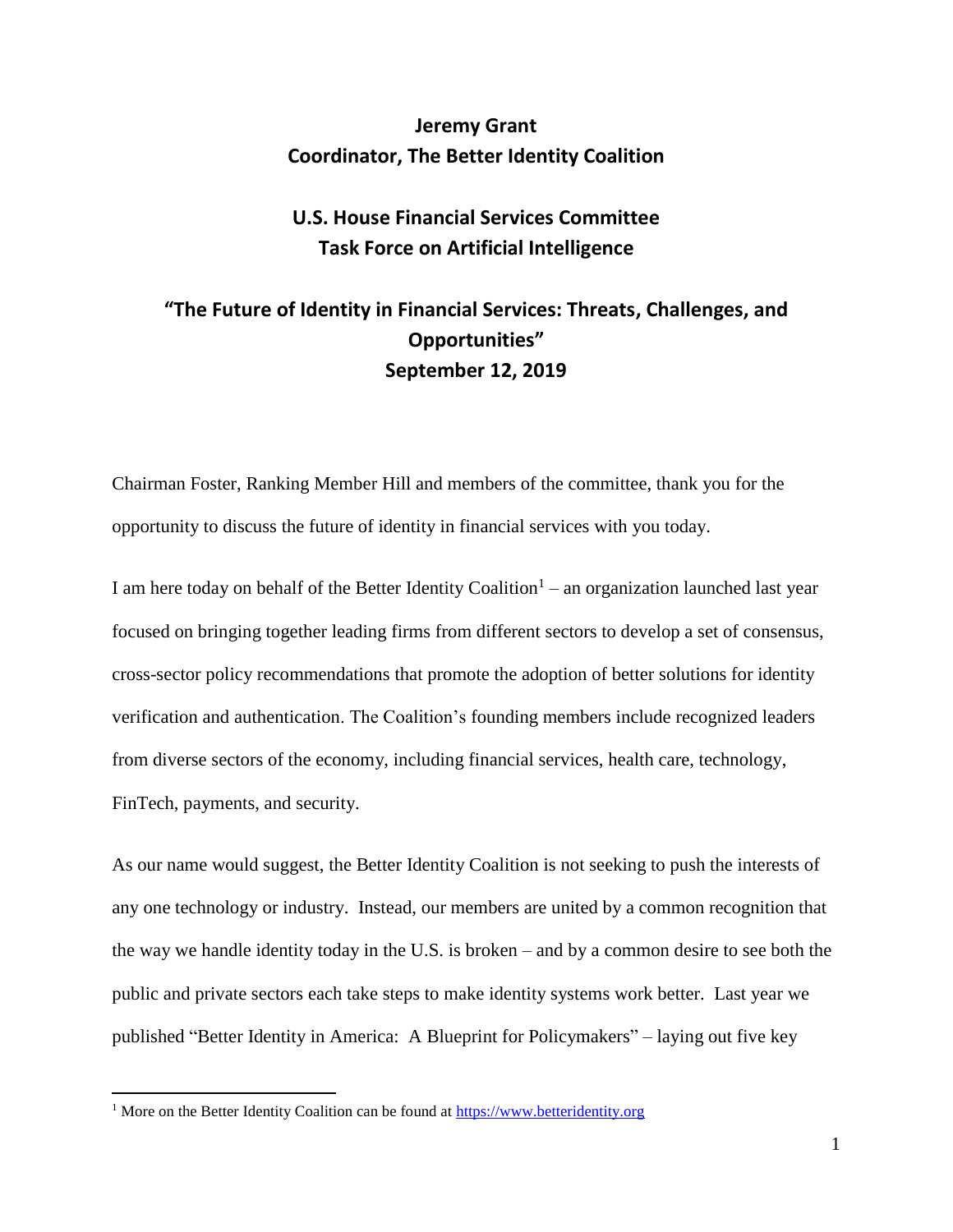initiatives that government should launch around identity that are both meaningful in impact and practical to implement.

As background, I've worked for more than 20 years at the intersection of identity and cybersecurity. Over the course of my career, I've been a Senate staffer, led a business unit at a technology company architecting and building digital identity systems, and done stints at two investment banks helping investors understand the identity market – cutting through what works and what doesn't, and where they should put capital. In 2011, I was selected to lead the National Strategy for Trusted Identities in Cyberspace (NSTIC), a White House initiative focused on improving security, privacy, choice and innovation online through better approaches to digital identity. In that role I worked with industry and government to tackle major challenges in identity, built out what is now the Trusted Identities Group at the National Institute of Standards and Technology (NIST), and also served as NIST's Senior Executive Advisor for Identity Management. I left government in 2015 and now lead the Technology Business Strategy practice at Venable, a law firm with the country's leading privacy and cybersecurity practice. In that role at Venable I serve as the Coordinator of the Better Identity Coalition.

### **Setting the stage**

Let me say up front that I am grateful to the Committee for calling this hearing today. Identity is a topic that impacts every American, but it's only recently that identity has started to get proper attention from policymakers in the U.S. At a high level, the way we handle identity in America impacts our security, our privacy, and our liberty. And from an economic standpoint, particularly as we move high-value transactions into the digital world, identity can be the great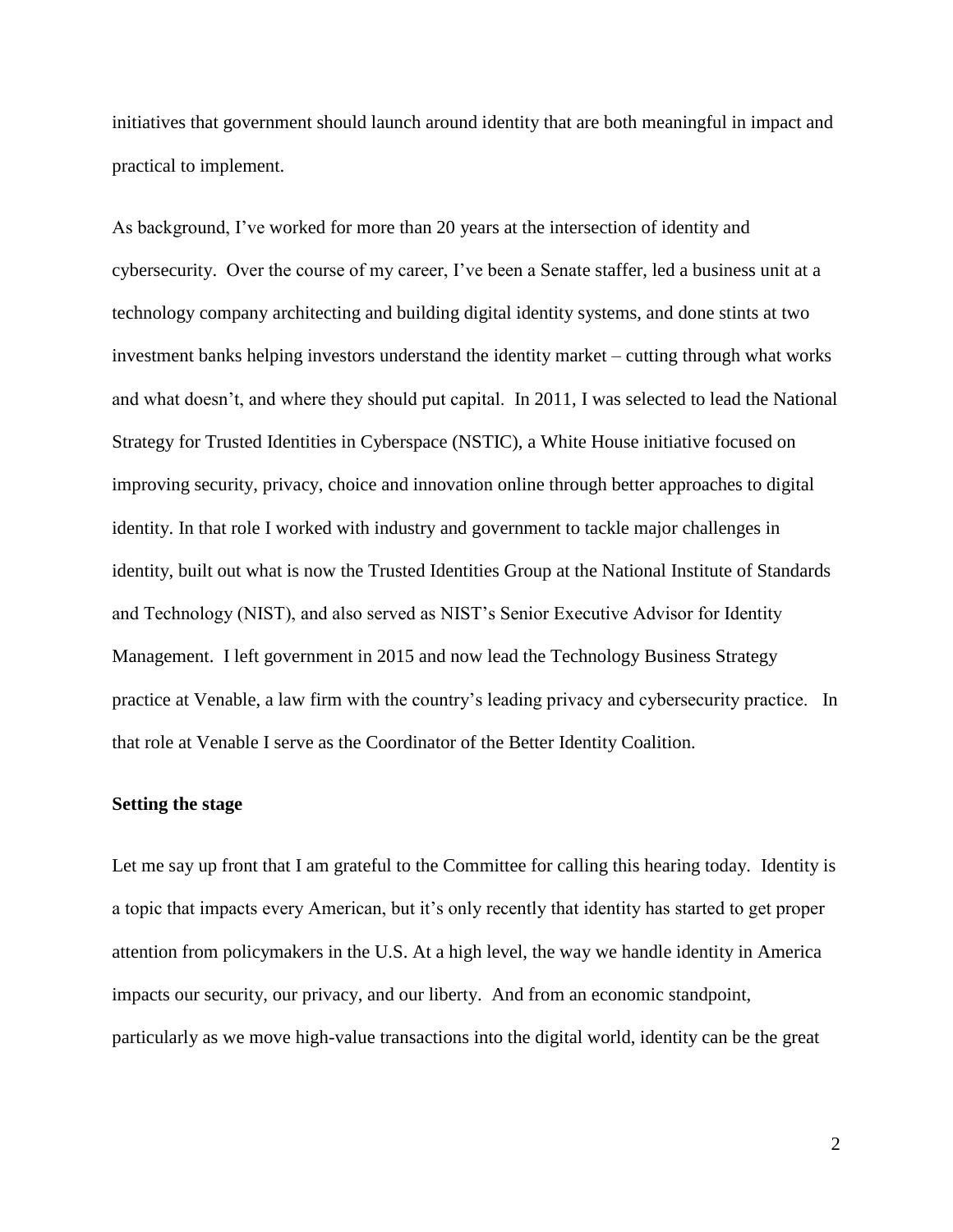enabler – providing a foundation for digital transactions and online experiences that are more secure, more enjoyable for the user, and ideally, more respectful of their privacy.

But when we don't get identity right, we enable a set of great attack points for criminals and other adversaries looking to execute attacks in cyberspace. And unfortunately, we have not been doing well here. A whopping 81% of hacking attacks were executed by taking advantage of weak or stolen passwords, according to Verizon's annual Data Breach Investigation Report. 81% is an enormous number – it means that it's an anomaly when a breach happens and identity does not provide the attack vector.

And outside of passwords, we've seen adversaries seek to steal massive data-sets of Americans, in large part, so that they have an easier time compromising the questions used in "identity verification" tools like Knowledge-Based Authentication or Verification solutions (KBA/KBV). This was illustrated quite vividly by the hack of the IRS's "Get my Transcript" application in 2015 – where more than 700,000 Americans had sensitive tax data compromised.

A key takeaway for this Committee to understand today is that attackers have caught up with many of the "first-generation tools" we have used to protect and verify and authenticate identity. Recent breaches may have driven this point home, but the reality is that these tools have been vulnerable for quite some time. There are many reasons for this – and certainly blame to allocate – but the most important question is: "What should government and industry do about it now?"

That's a key point – government and industry. If there is one message this Committee should take away from today's hearing, it's that industry has said they cannot solve this alone. We are at a juncture where the government will need to step up and play a bigger role to help address critical vulnerabilities in our "digital identity fabric."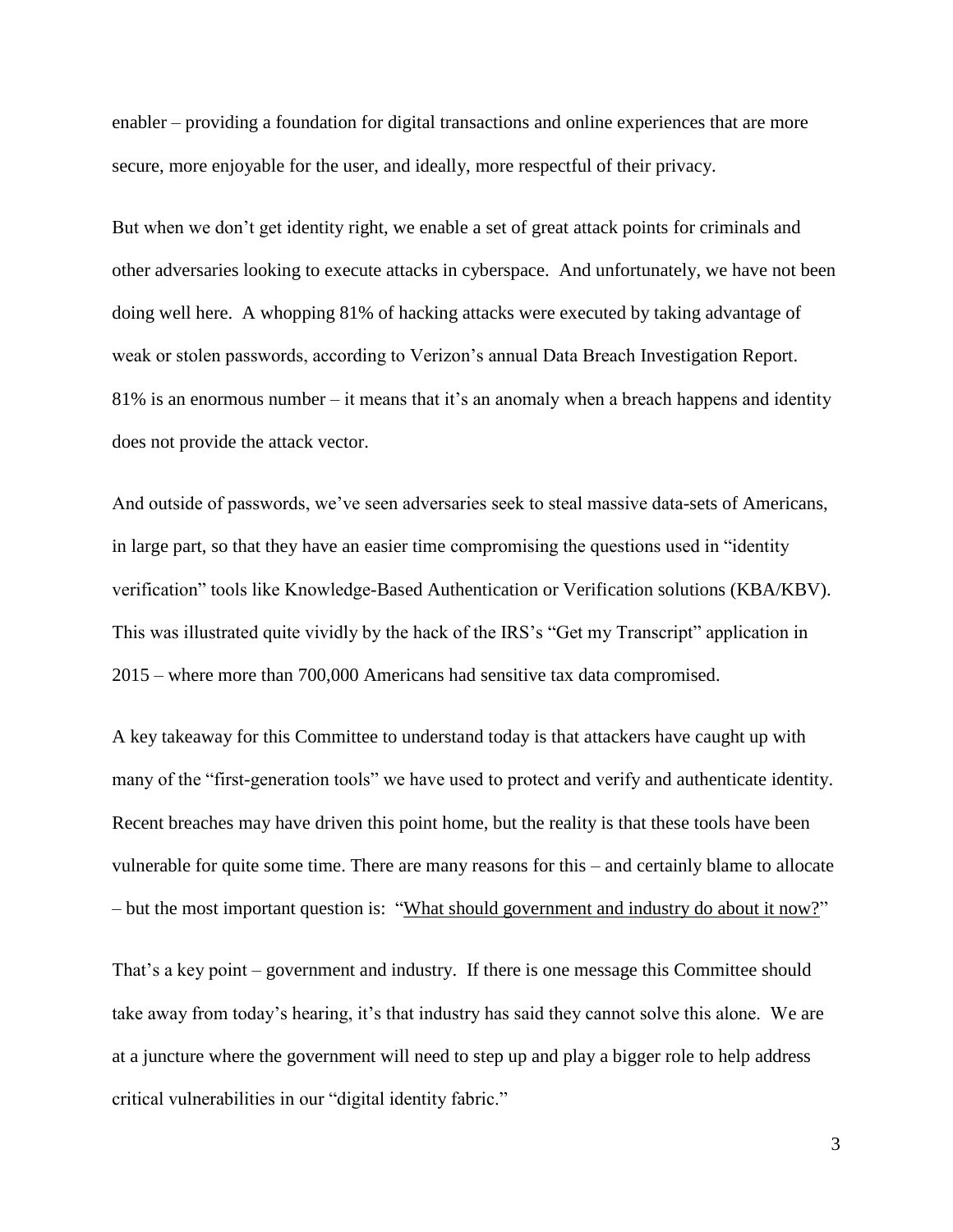#### **Why Identity is so important to Financial Services**

While identity is important to every sector of the economy, it's especially critical to the financial services industry – where it is essential to delivering four key outcomes:

- 1. The first is security. When the legendary bank robber Willie Sutton was asked "Why do you rob banks?" he answered "Because that's where the money is." These days, modern day Willie Suttons don't bother to show up at banks with guns – it's much easier for a robber to steal money by exploiting weaknesses in a bank or business that has mediocre identity and access controls. Financial services firms must embrace robust identity solutions that can block these attacks.
- 2. The second is the integrity of the financial system particularly in blocking those who wish to make use of the financial system for money laundering, terrorist financing, and other nefarious acts.
- 3. The third is enabling great customer experiences. Many high-value transactions are still stuck in the paper world, thanks in part to the challenges with figuring out who is who online. If we're going to bring them online – and streamline the experience consumers and businesses go through in transactions – we need to sort out the identity layer.
- 4. And the fourth emerging in importance in recent years is enabling open banking: where consumers are allowed to ask their bank to share their data with other firms such as account aggregation services, or enable third parties to make payments from their account. Open banking is creating a need for more sophisticated identity solutions, as banks and fintech firms alike seek to enable consumers to authorize access to certain data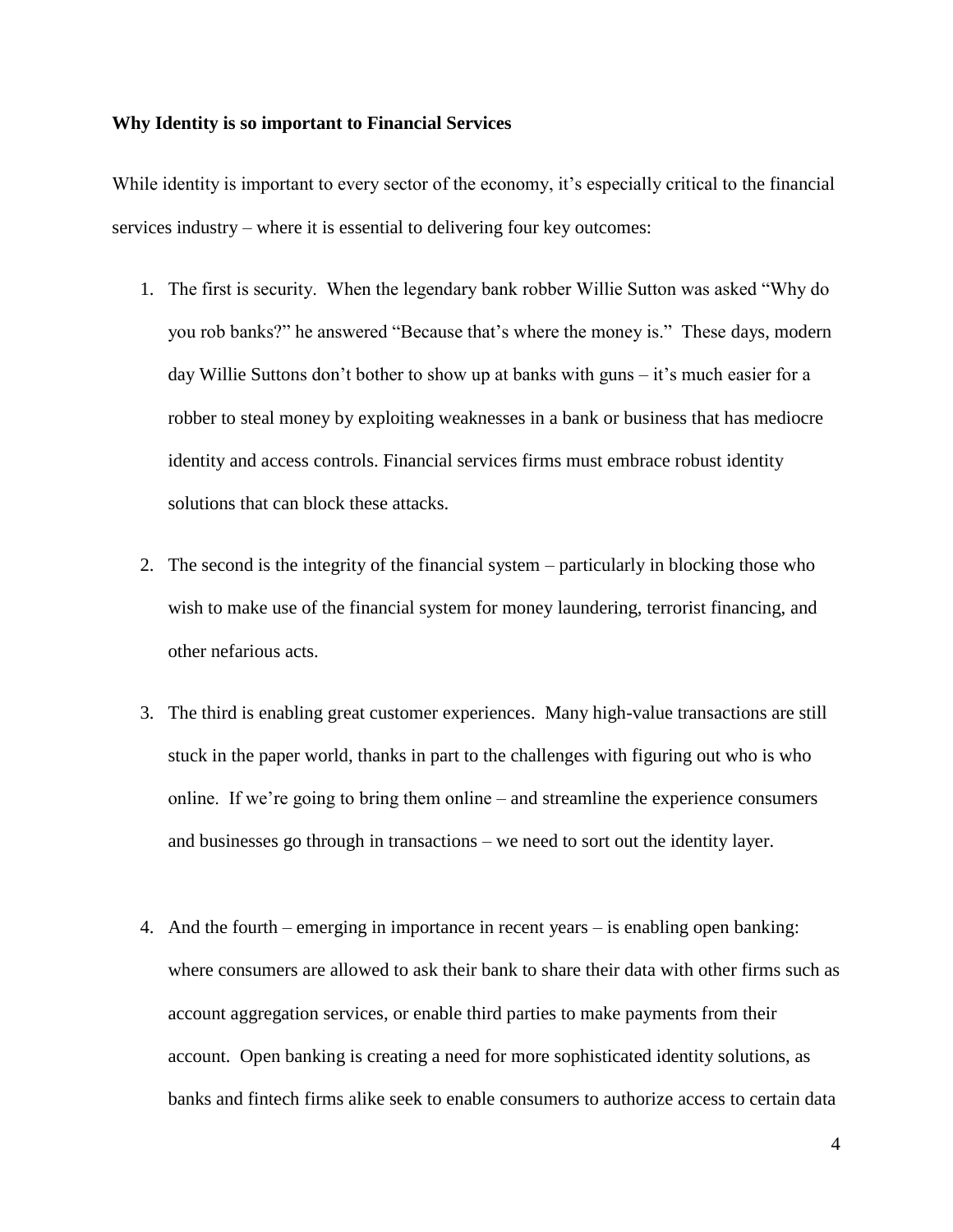or permissions in their accounts on a granular level, and enable consumers to revoke access at any time. And getting identity right is key to making sure that the U.S. leads the way in the next generation of banking solutions.

Against this backdrop, there are three major challenges that every company in financial services must deal with:

- 1. The first is figuring out whether someone is who they claim to be at account opening. Not surprisingly, this is one of the areas where we have the most work to do. Losses from "New Account Fraud" increased 13% over the last year to \$3.4 billion<sup>2</sup>.
- 2. The second closely tied to the first is synthetic identity fraud. This is when fraudsters combine a fake name with a real SSN and "trick" the financial system into thinking that an applicant's identity is real when in fact it's a "Digital Frankenstein" made up of a mix of legitimate and fake identity components.

According to a recent report from the Federal Reserve, synthetic identity fraud accounts for \$6 billion in fraud each year, and some estimates suggest that number is as high as \$8 billion.<sup>3</sup>

The playbook for fraudsters has been a simple one: find a child's SSN – which our credit scoring systems – which double as our ID verification systems – have never seen, since

 $\overline{a}$ 

<sup>2</sup> See Javelin Research's Report "2019 Identity Fraud Study: Fraudsters Seek New Targets and Victims Bear the Brunt" at [https://www.javelinstrategy.com/coverage-area/2019-identity-fraud-study-fraudsters-seek-new-targets](https://www.javelinstrategy.com/coverage-area/2019-identity-fraud-study-fraudsters-seek-new-targets-and-victims-bear-brunt)[and-victims-bear-brunt](https://www.javelinstrategy.com/coverage-area/2019-identity-fraud-study-fraudsters-seek-new-targets-and-victims-bear-brunt)

<sup>3</sup> Se[e https://fedpaymentsimprovement.org/wp-content/uploads/frs-synthetic-identity-payments-fraud-white-paper](https://fedpaymentsimprovement.org/wp-content/uploads/frs-synthetic-identity-payments-fraud-white-paper-july-2019.pdf)[july-2019.pdf](https://fedpaymentsimprovement.org/wp-content/uploads/frs-synthetic-identity-payments-fraud-white-paper-july-2019.pdf)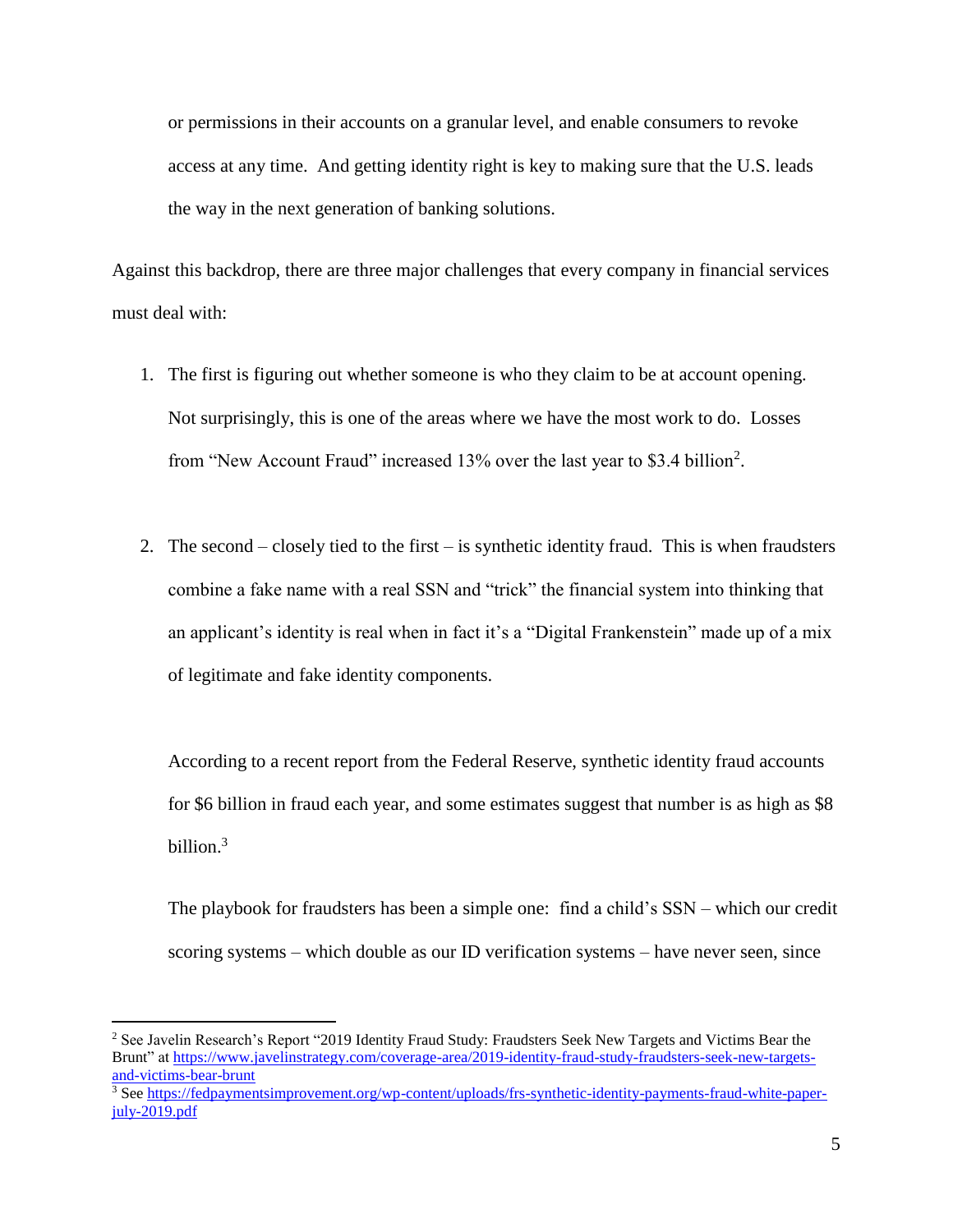minors don't have credit – and pair it with a fake name to trick these systems into thinking that it's a legitimate identity. Over time, the fraudster then opens more and more accounts with this synthetic identity, racking up unpaid bills. Beyond the dollars lost, when a child turns 18 and tries to get her own credit established, she finds that her SSN is tied to a credit history that's a complete disaster – and now has to deal with the consequences.

3. And third is authentication. Once an account has been created – how you create systems that can securely log customers in to that account, in a world where passwords just don't cut it anymore?

Of these three challenges - within financial services, all of the challenges are not the same. If there is one takeaway I can offer about the state of the identity market in 2019, it is this: Authentication is getting easier, but Identity Proofing is getting harder.

### **Authentication is getting easier, but Identity Proofing is getting harder**

Let me unpack that first part: Authentication is getting easier. By that, I mean that while passwords are broken, the ability of consumers and businesses to access tools that they can use in addition to – or in lieu of – passwords is greater than it's ever been. And with multi-stakeholder industry initiatives like the FIDO Alliance creating next-generation authentication standards that are getting baked into most devices, browsers and operating systems, it is becoming easier than ever to deliver on the vision of better security, privacy and convenience. This year, both Google and Microsoft announced that their Android and Windows platforms are FIDO certified, making it easier than ever for firms in financial services and other sectors to deliver passwordless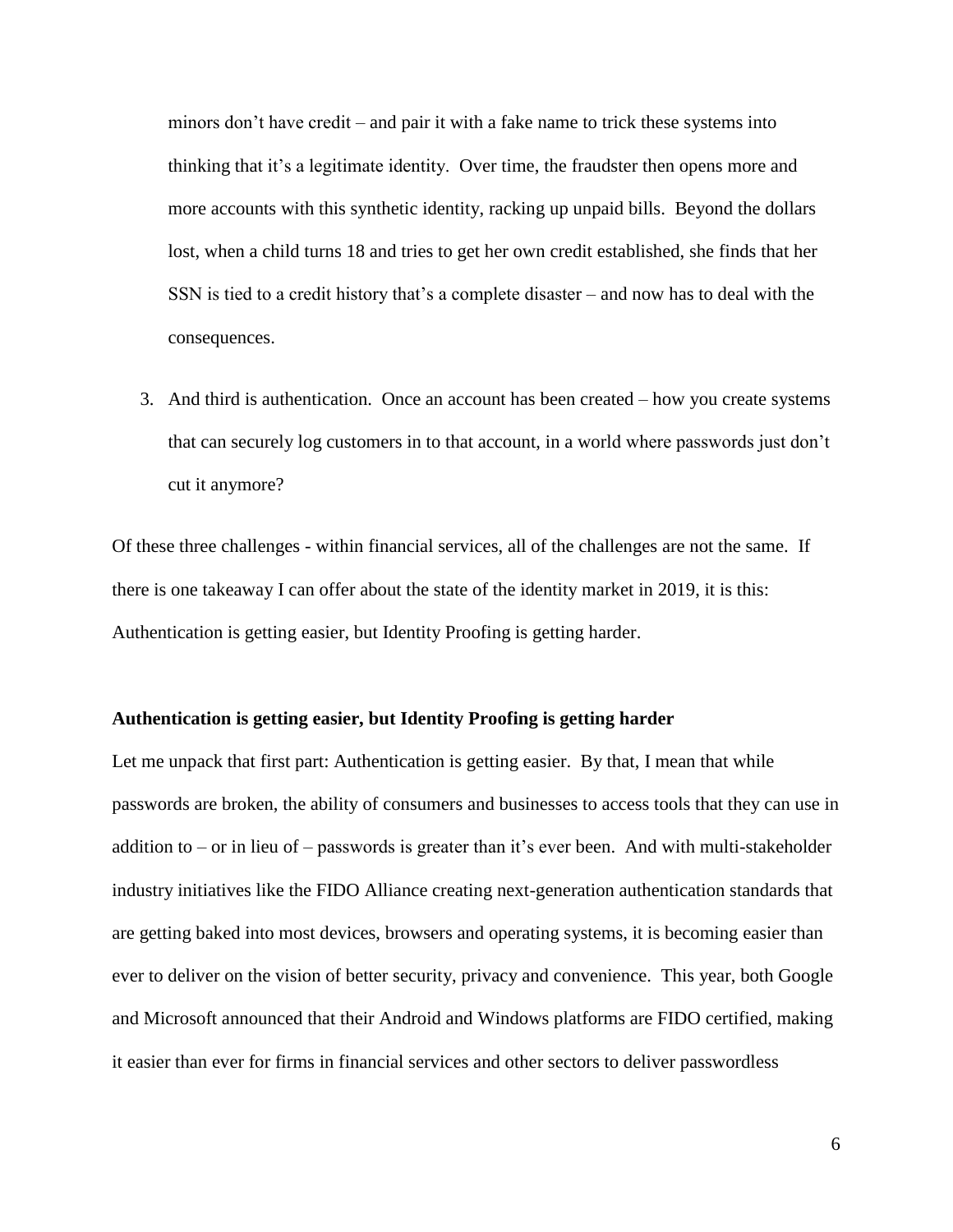experiences. The development and adoption of the FIDO standards is, in my view, the most significant development in the authentication marketplace in the last 20 years.

And when these tools are paired with analytics solutions that use Artificial Intelligence and Machine Learning (AI/ML) to "score" in real time the likelihood that an account remains in the hands of its rightful owner, we are closer than ever to eliminating reliance on passwords.

But while Authentication is getting easier – Identity Proofing is getting harder. By that, I mean the ability of consumers during initial account creation to prove that they are who they really claim to be is harder than ever – in part because attackers have caught up to the tools we have depended on for identity proofing and verification.

This means that it is harder than ever for businesses – as more transactions move online – to verify someone's identity when someone is creating an account or applying for a new service. Better tools are needed here. But unlike with passwords – where the market has responded with tools like FIDO authentication and behavior analytics to fix the problem – the market has not yet sorted things out here. And one thing that has become clear in discussion with industry is that the private sector cannot solve this problem on its own.

At the end of the day, government is the only authoritative issuer of identity in the United States. But the identity systems government administers are largely stuck in the paper world, whereas commerce has increasingly moved online. This "identity gap" – a complete absence of credentials suited for digital transactions – is being actively exploited by adversaries to steal identities, money and sensitive data, and defraud consumers and businesses alike.

7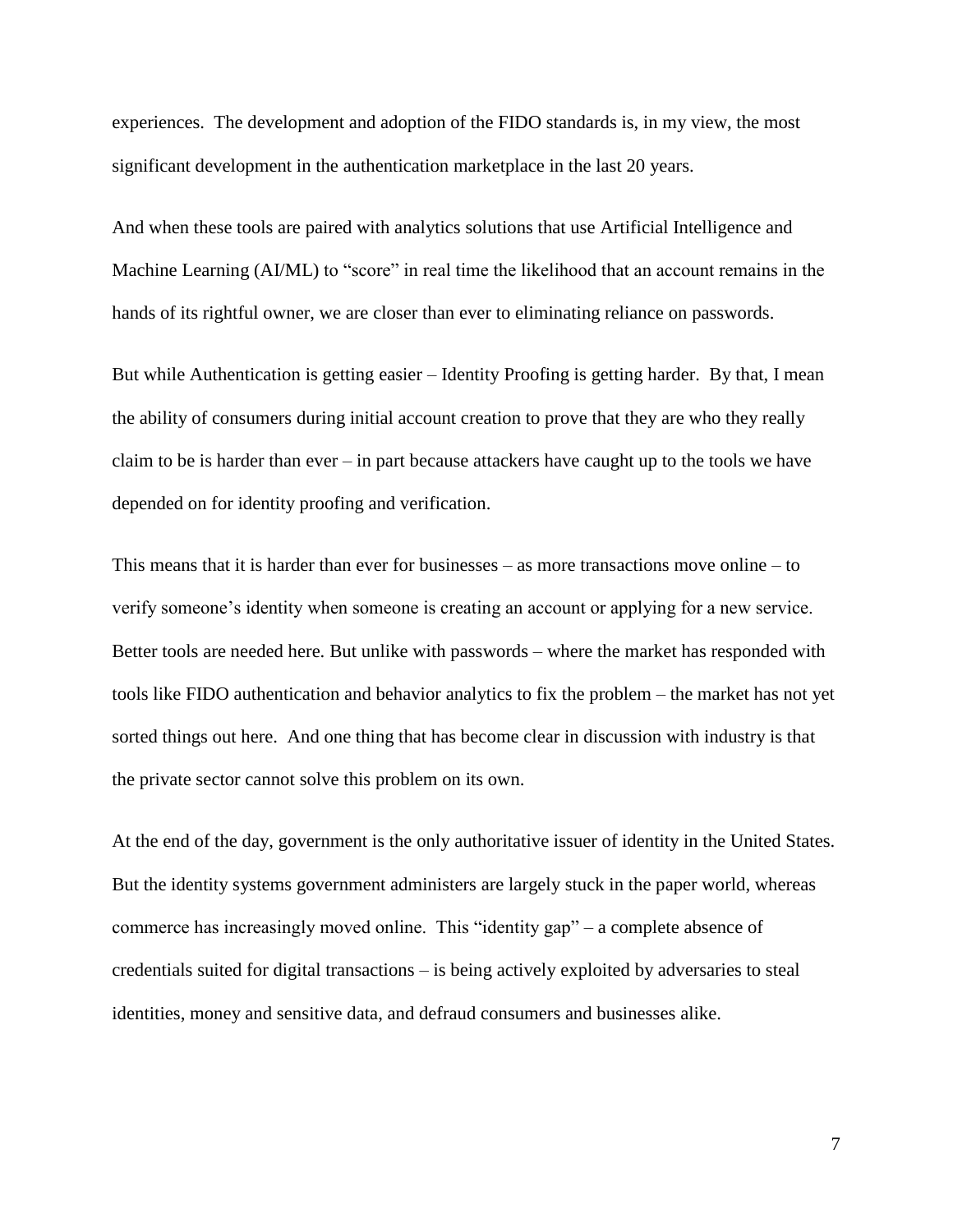#### **Better Identity: How to Get There**

The Better Identity Coalition lays out five key recommendations for how government and the private sector can improve the identity ecosystem.

*1. Prioritize the development of next-generation remote identity proofing and verification systems*

As I noted earlier, adversaries have caught up with the systems America has used for remote identity proofing and verification. Many of these systems were developed to fill the "identity gap" in the U.S. caused by the lack of any formal national identity system – for example, Knowledge-Based Verification (KBV) systems that attempt to verify identity online by asking an applicant several questions that, in theory, only he or she should be able to answer. Now that adversaries, through multiple breaches, have obtained enough data to defeat many KBV systems; the answers that were once secret are now commonly known. Next generation solutions are needed that are not only more resilient, but also more convenient for consumers.

Industry is innovating here, and AI-enabled solutions are one of the tools that can help. But they are not enough. The single best way to address the weaknesses of KBV and other first-generation identity verification tools is for the government to fill the "identity gap" that led to their creation.

While the United States does not have a national  $ID -$  and we do not recommend that one be created – the U.S. does have a number of authoritative government identity systems.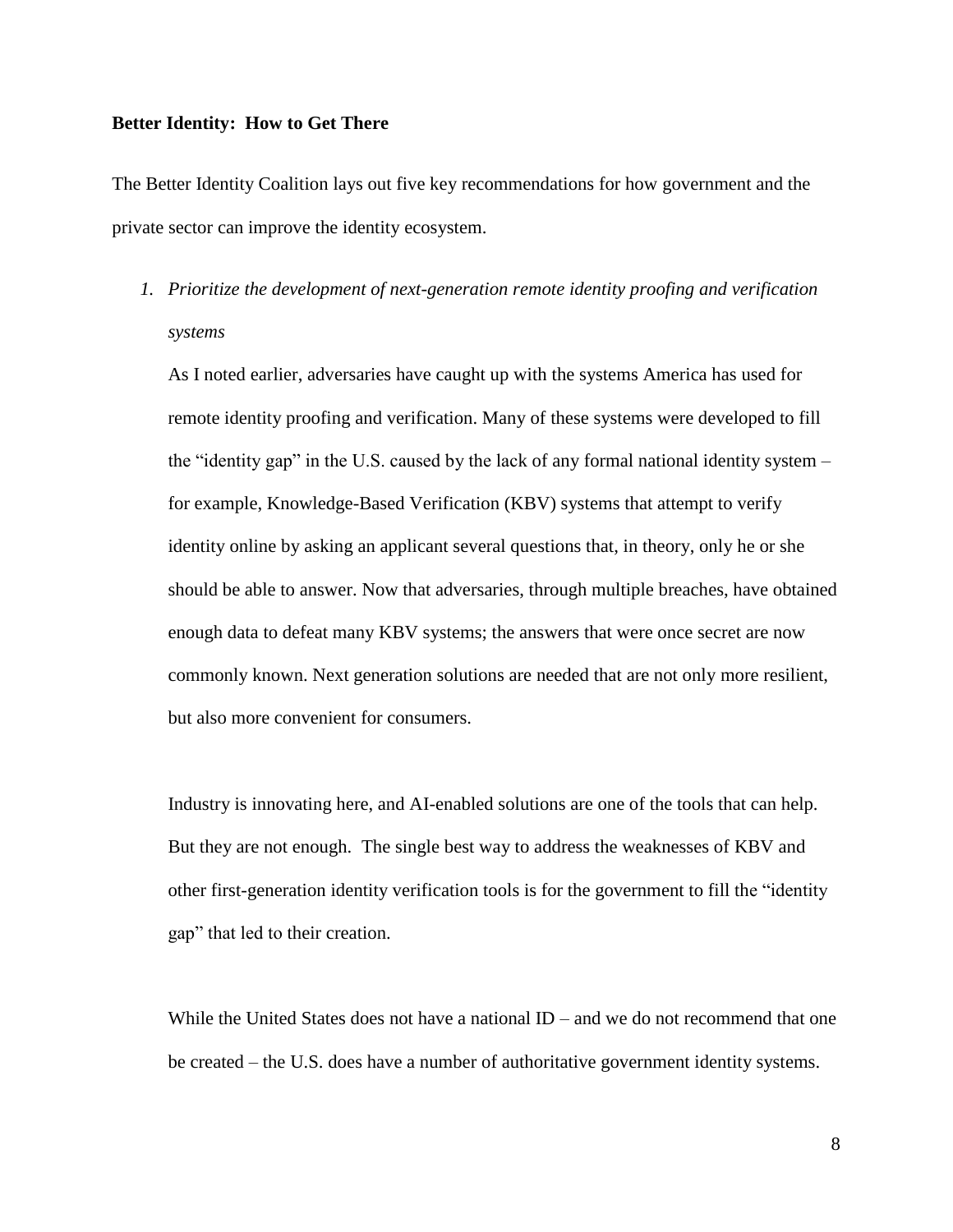These systems are largely stuck in the paper world; none of them can be easily used – or validated – online.

This means that consumers are hamstrung if they need to prove their identity – or certain attributes about themselves – online, in that they are unable to use the credentials sitting in their pockets and wallets. It increases risk for both consumers and the parties they seek to transact with.

To fix this, America's paper-based systems should be modernized around a privacyprotecting, consumer-centric model that allows consumers to ask the government agency that issued a credential to stand behind it in the online world – by validating the information from the credential.

The creation of "Government Attribute Validation Services" can help to transform legacy identity verification processes and help consumers and businesses alike improve trust online.

Such services could be offered by an agency itself, or through accredited, privately run "gateway service providers" that would administer these services and facilitate connections between consumers, online services providers, and governments.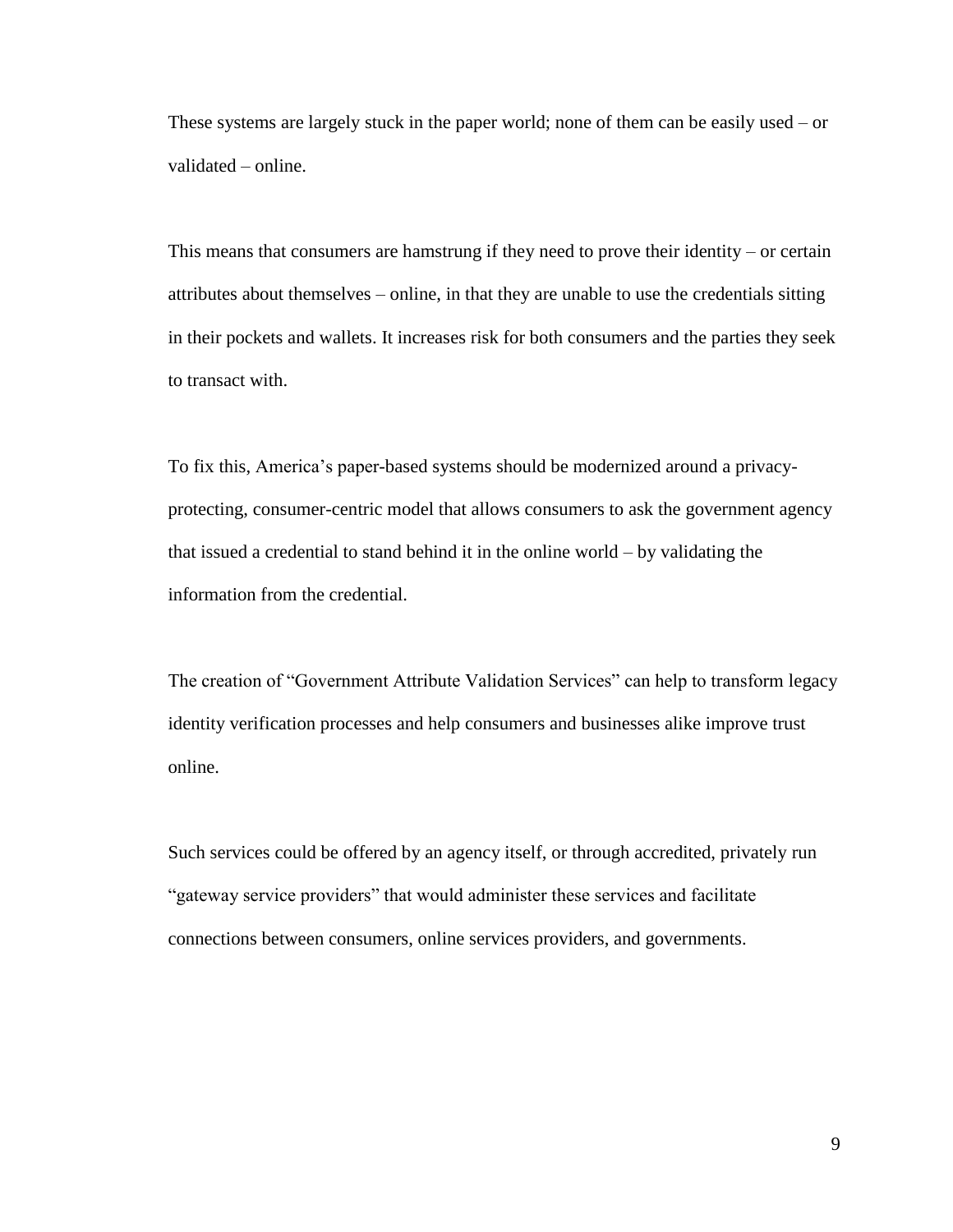The Social Security Administration (SSA) and state governments – the latter in their role as issuers of driver's licenses and identity cards – are the best positioned entities to offer these services to consumers.

Note that the SSA is in the midst of building just the sort of Attribute Validation Service that we called for, the Electronic Consent Based Social Security Number Verification (eCBSV) Service. SSA is doing so in response to Section 215 of the Economic Growth, Regulatory Relief, and Consumer Protection Act, which was signed into law last year thanks, in part, to this Committee's work.

The eCBSV system will allow financial institutions and their service providers to electronically get a "Yes/No" answer as to whether an individual's SSN, name, and date of birth combination matches Social Security records.

We're thrilled to see SSA move forward here.

First, because eCBSV will change the game in the fight against synthetic identity fraud, which costs the country \$6-\$8 billion annually. The fact that fraudsters have been targeting the SSNs of children to commit this fraud is especially galling – eCBSV will give the country a tool to fight back.

And second, because what SSA is doing here provides a template for other agencies.

To that end, we were elated to see the White House Office of Management and Budget (OMB) embrace our recommendation for government to play a bigger role in identity proofing with the issuance in May of OMB Memorandum 19-17, entitled "Enabling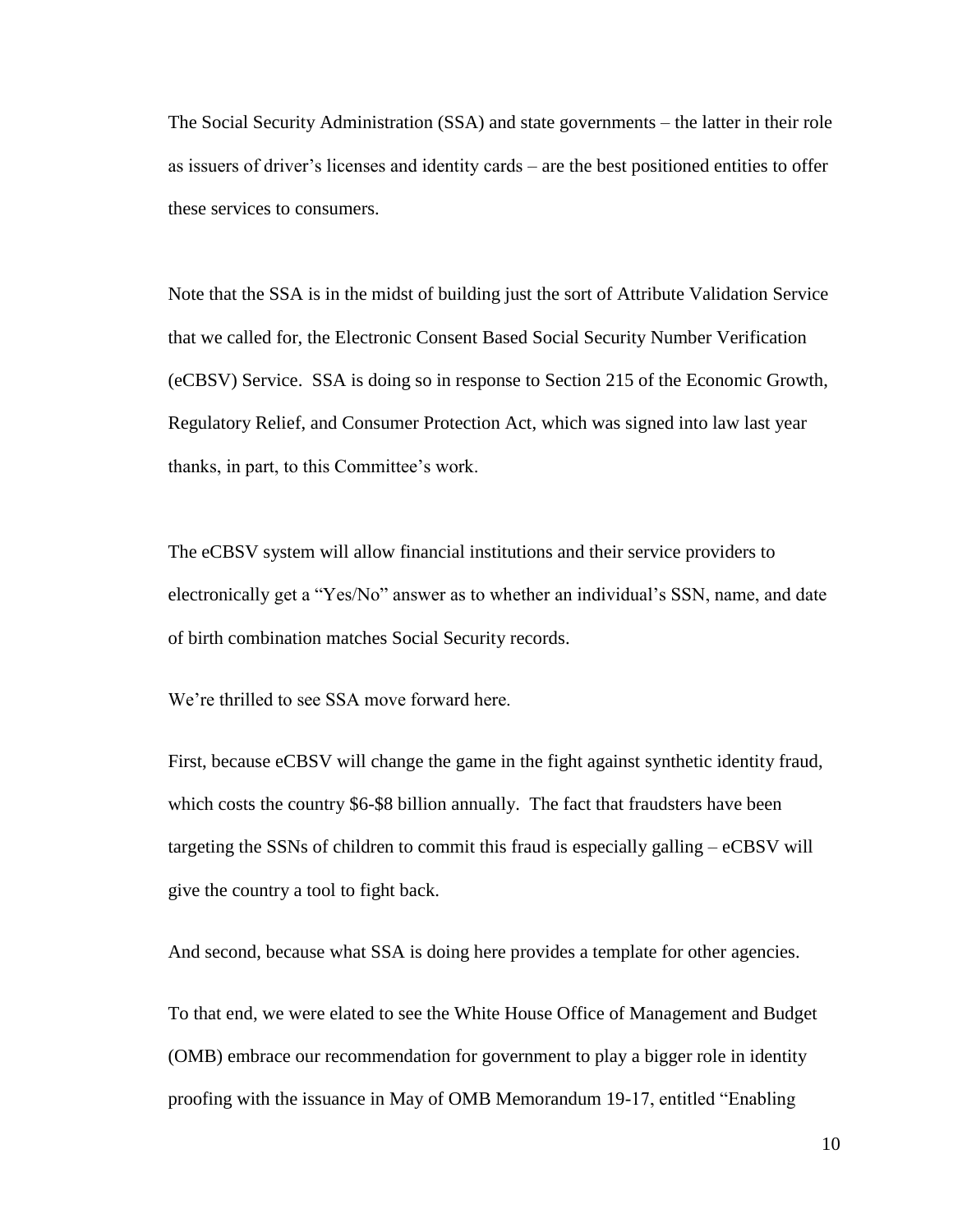Mission Delivery through Improved Identity, Credential, and Access Management." Page 8 of the memo<sup>4</sup> states:

*"Agencies that are authoritative sources for attributes ( e.g., SSN) utilized in identity proofing· events, as selected by OMB and permissible by law, shall establish privacy-enhanced data validation APIs for public and private sector identity proofing services to consume, providing a mechanism to improve the assurance of digital identity verification transactions based on consumer consent.* 

*"These selected agencies, in coordination with OMB, shall establish standard processes and terms of use for public and private sector identity proofing services that want to consume the APIs."*

In the wake of this White House policy memo, the table is set for a new wave of tools that not only help fight identity theft and fraud, but also give consumers new ways to more easily do business online.

We were also thrilled to see the Treasury Department echo our idea of leveraging the identity proofing process tied to state driver's licenses in the report they put out last summer on "Nonbank Financials, Fintech, and Innovation." Per their report<sup>5</sup>:

*"Treasury encourages public and private stakeholders to explore ways to leverage the REAL ID Act driver's license regime — particularly, robust state* 

 $\overline{a}$ 

<sup>4</sup> <https://www.whitehouse.gov/wp-content/uploads/2019/05/M-19-17.pdf>

<sup>5</sup> [https://home.treasury.gov/sites/default/files/2018-08/A-Financial-System-that-Creates-Economic-Opportunities---](https://home.treasury.gov/sites/default/files/2018-08/A-Financial-System-that-Creates-Economic-Opportunities---Nonbank-Financials-Fintech-and-Innovation.pdf) [Nonbank-Financials-Fintech-and-Innovation.pdf](https://home.treasury.gov/sites/default/files/2018-08/A-Financial-System-that-Creates-Economic-Opportunities---Nonbank-Financials-Fintech-and-Innovation.pdf)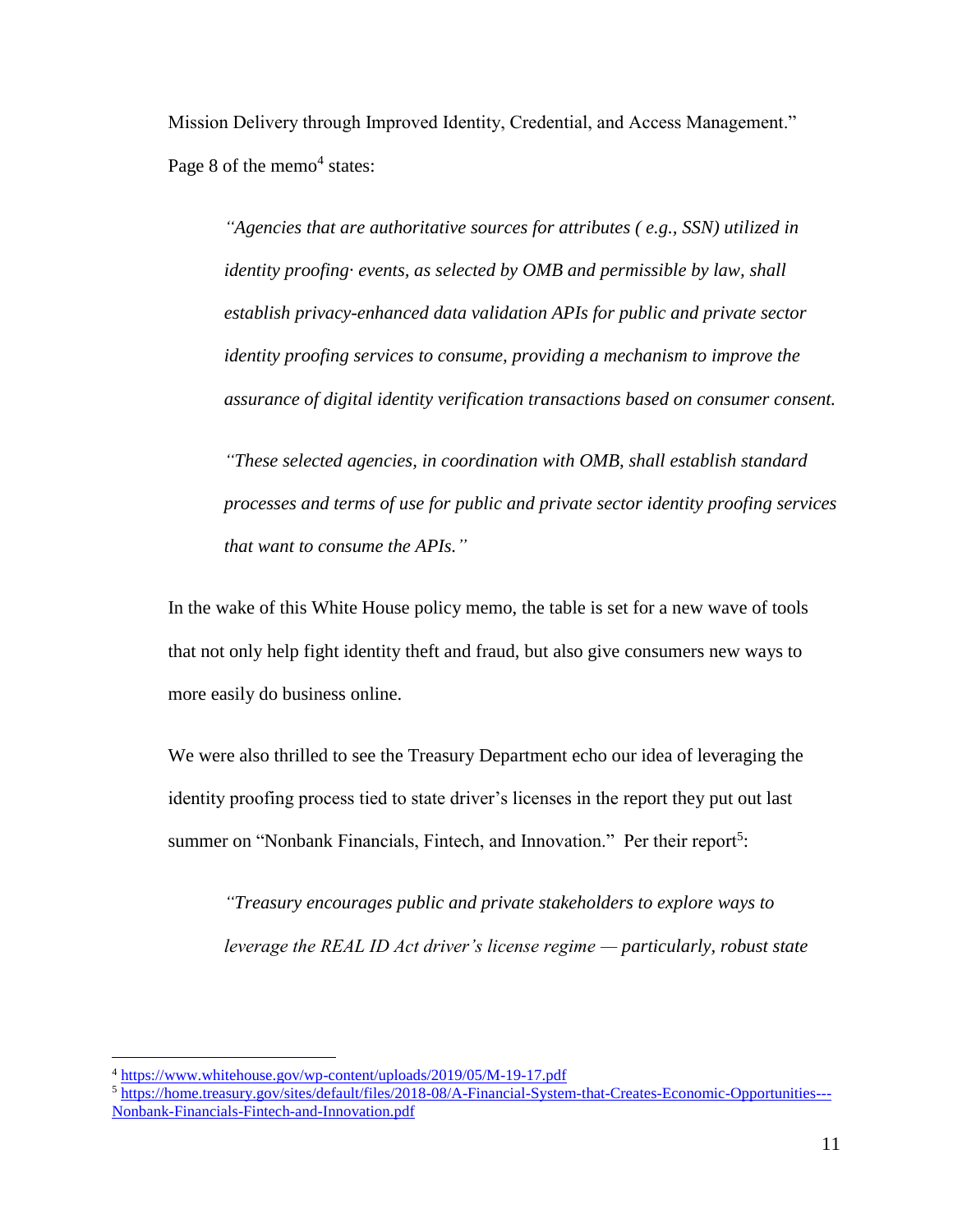*REAL ID license identity proofing processes — to provide trustworthy digital identity products and services for the financial sector."*

Note that this concept was also embraced in the 2016 report from the bipartisan Commission on Enhancing National Cybersecurity<sup>6</sup>, who, in response to the wave of attacks leveraging compromised identities, stated "The government should serve as a source to validate identity attributes to address online identity challenges." Per the report:

*"The next Administration should create an interagency task force directed to find secure, user-friendly, privacy-centric ways in which agencies can serve as one authoritative source to validate identity attributes in the broader identity market. This action would enable government agencies and the private sector to drive significant risk out of new account openings and other high-risk, high-value online services, and it would help all citizens more easily and securely engage in transactions online.* 

*"As part of this effort, the interagency task force should be directed to incentivize states to participate. States—by issuing drivers' licenses, birth certificates, and other identity documents—are already playing a vital role in the identity ecosystem; notably, they provide the most widely used source of identity proofing for individuals. Collaboration is key. Industry and government each have much to gain from strengthened online identity proofing. The federal government should support and augment existing private-sector efforts by working with industry to set out rules of the road, identify sources of attributes controlled by industry, and* 

 $\overline{a}$ 

<sup>6</sup> <https://www.nist.gov/sites/default/files/documents/2016/12/02/cybersecurity-commission-report-final-post.pdf>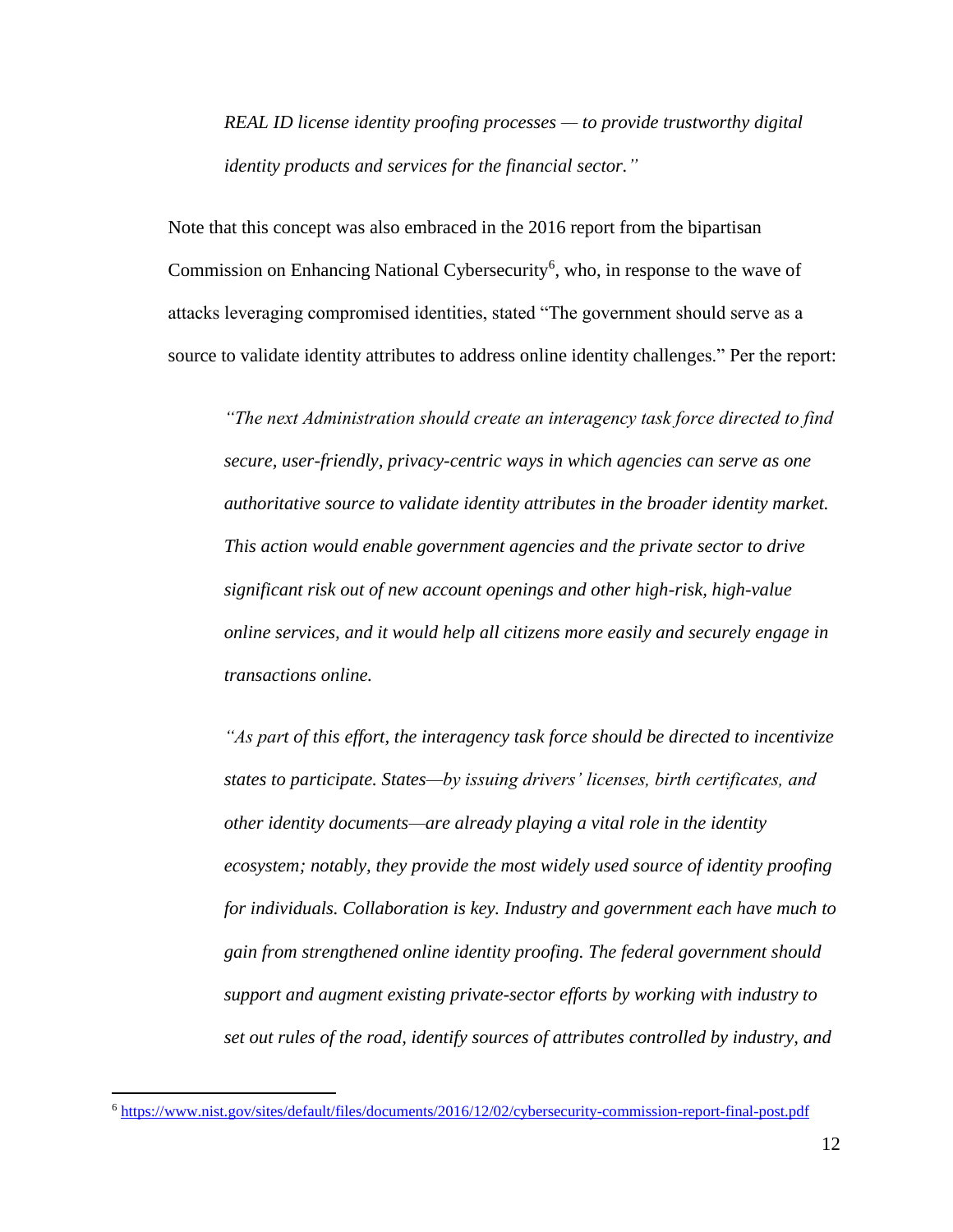*establish parameters and trust models for validating and using those industry attributes."*

The Coalition is thrilled that government has begun to act on this recommendation – as evidenced by the OMB memo and the launch of the SSA initiative. But going forward, we think four more things are needed:

- 1) A formal government-wide initiative, led by the White House, dedicated to identifying which Federal agencies besides SSA are best suited to offering new consumer-centric identity services, as well as ensuring each agency has adequate resources to stand these services up.
- 2) Work at NIST to lead development of a framework of standards and operating rules to make sure these services are built in a way that sets a high bar for security and privacy.
- 3) The establishment of a formal "Identity Center of Excellence" in government that can develop a standardized architecture for these services which implements the framework, and assist selected agencies in getting these systems established.
- 4) A new grant program to provide funding to states to help them implement this architecture and framework in state DMVs – accelerating their transition to being digital identity providers.

These four initiatives could be accomplished by legislation or via an Executive Order – we don't have strong views as to which path is pursued, only that action is taken. We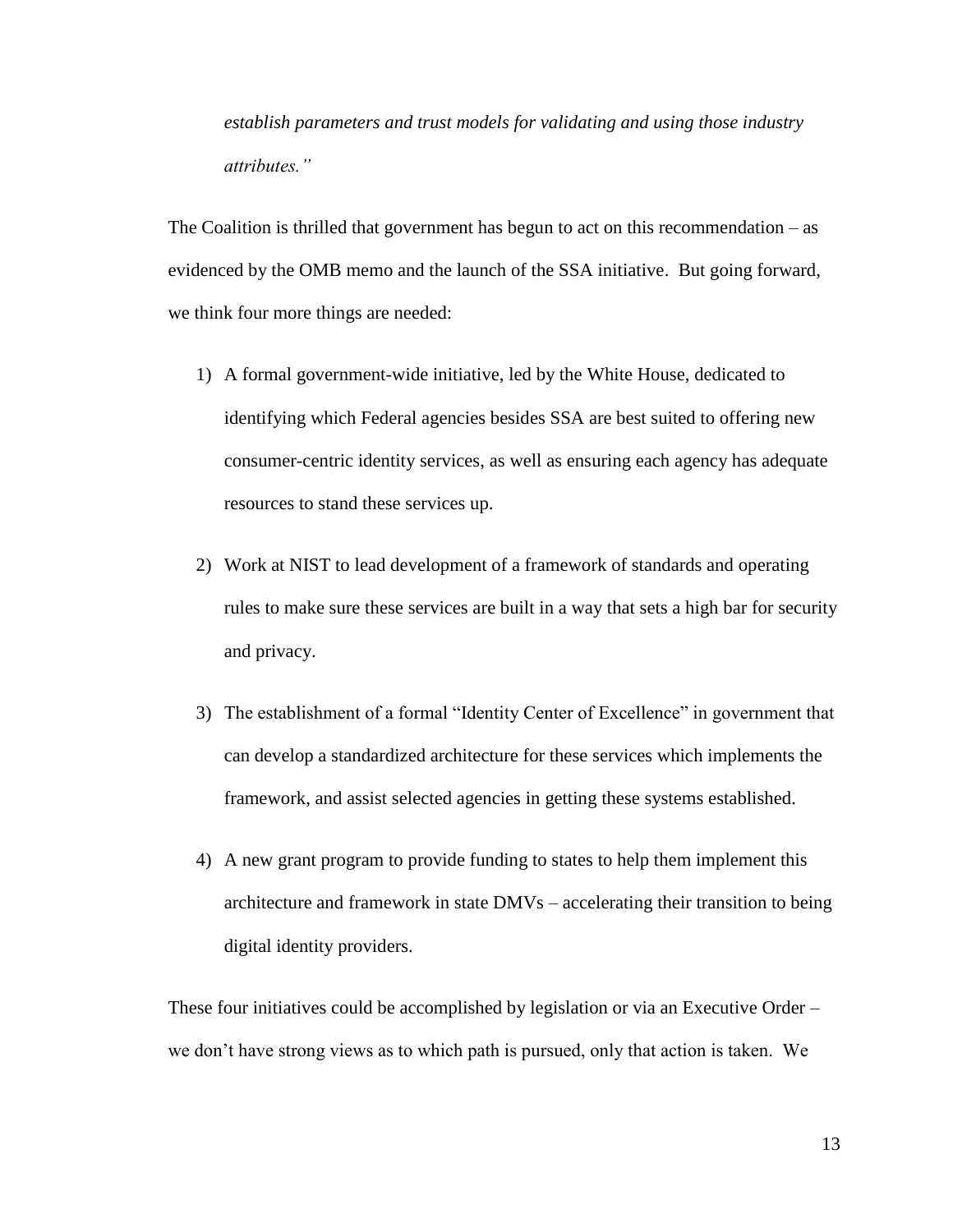would welcome the chance to work with the members of this committee on ways to drive these initiatives forward.

*2. Rethink America's use of the Social Security Number.* 

Many of our woes in identity are linked to the rather bizarre way the United States has treated the Social Security Number over the last 80 years. I expect the history of the SSN is well known to this Committee, but I do think it's worth briefly pointing out some of the contradictions in policy around how it should be managed and used.

- First, the SSN is simultaneously presumed to be both secret and public. Secret because we tell individuals to guard their SSN closely. Public, because we also tell individuals to give it out to facilitate all sorts of interactions with industry and government. Secret because we tell those entities in both government and the private sector to ensure that if they store it – which the law often requires them to do – that it be protected. And public, because that's proven quite hard to do: to the point that the majority of Americans' SSNs have been compromised multiple times over the last several years amidst a wave of data breaches.
- Second the SSN is commonly used as both an identifier and an authenticator. As I will discuss today, years of breaches mean the SSN is of little value for authentication – but it is still quite valuable in the role it was first created for, as a unique identifier. Understanding this difference is key to crafting a solid strategy for the SSN's future.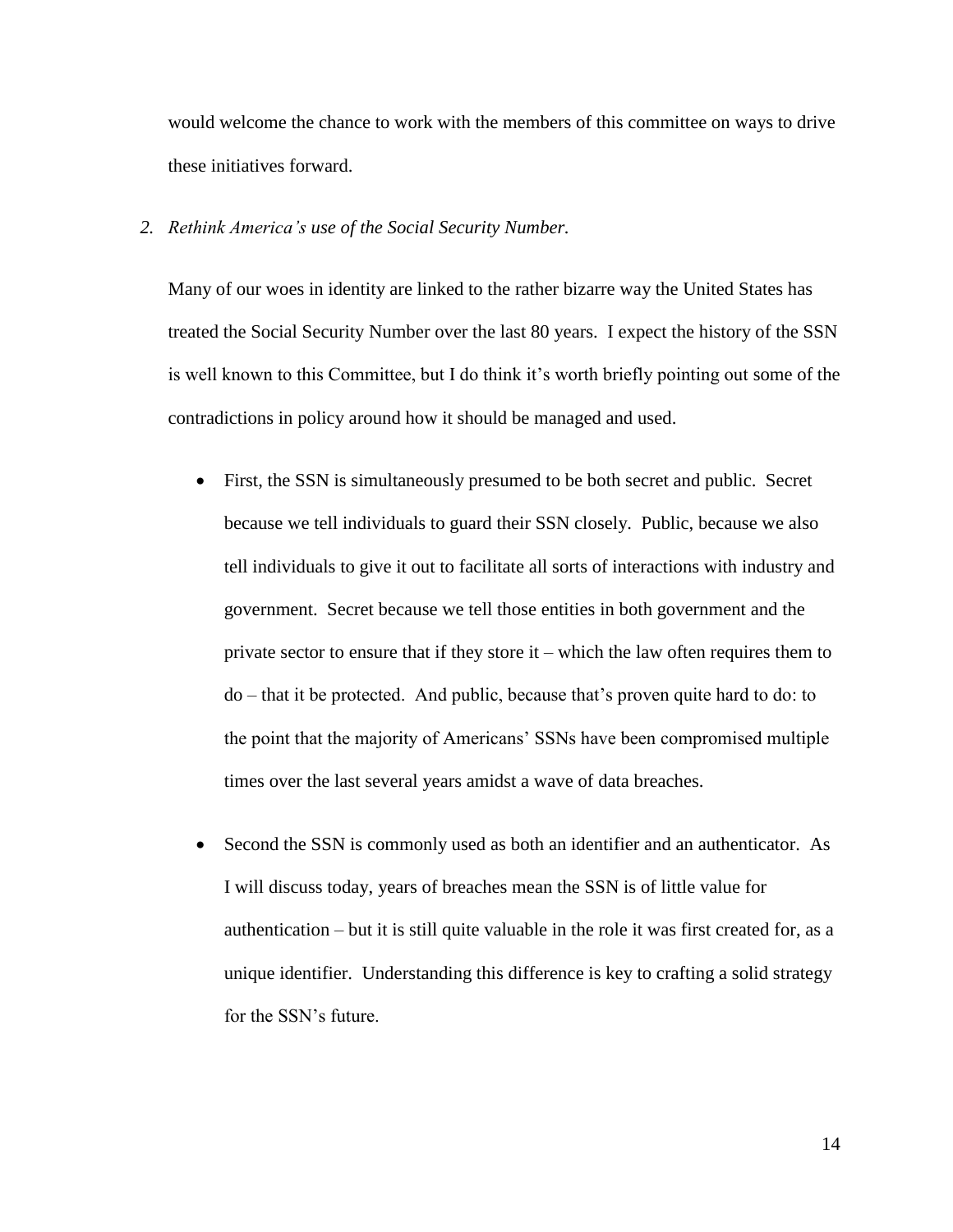• Third, the SSN system is managed by an agency not formally tasked with providing an essential element of the country's identity infrastructure. Yet the SSA finds itself in that role by default – and is increasingly being asked to do more.

These policy contradictions are not the result of anything malicious; on the contrary, they reflect years of trying to balance several important roles played by the SSN and the SSA. What's most important now is that the government 1) recognizes these contradictions, and 2) takes steps to put policies in place that are more consistent, and that put us on a path toward a system that enhances security, privacy and convenience for Americans.

That process starts by changing how we view the SSN and how we use it.

1. Up front, government should acknowledge that there is not a need to "replace" the Social Security Number (SSN) – at least not in the way that some have suggested in recent years. Rather, government should take steps to change how we use it.

There's been a ton of discussion on this topic over the last two years as some industry and government leaders, along with security and privacy experts, have called for the country to come up with "something to replace the SSN."

Unfortunately, the debate has been muddled by people failing to differentiate between whether the SSN is an identifier or an authenticator. Part of the confusion is that SSN has been used as both identifier and authenticator in recent years.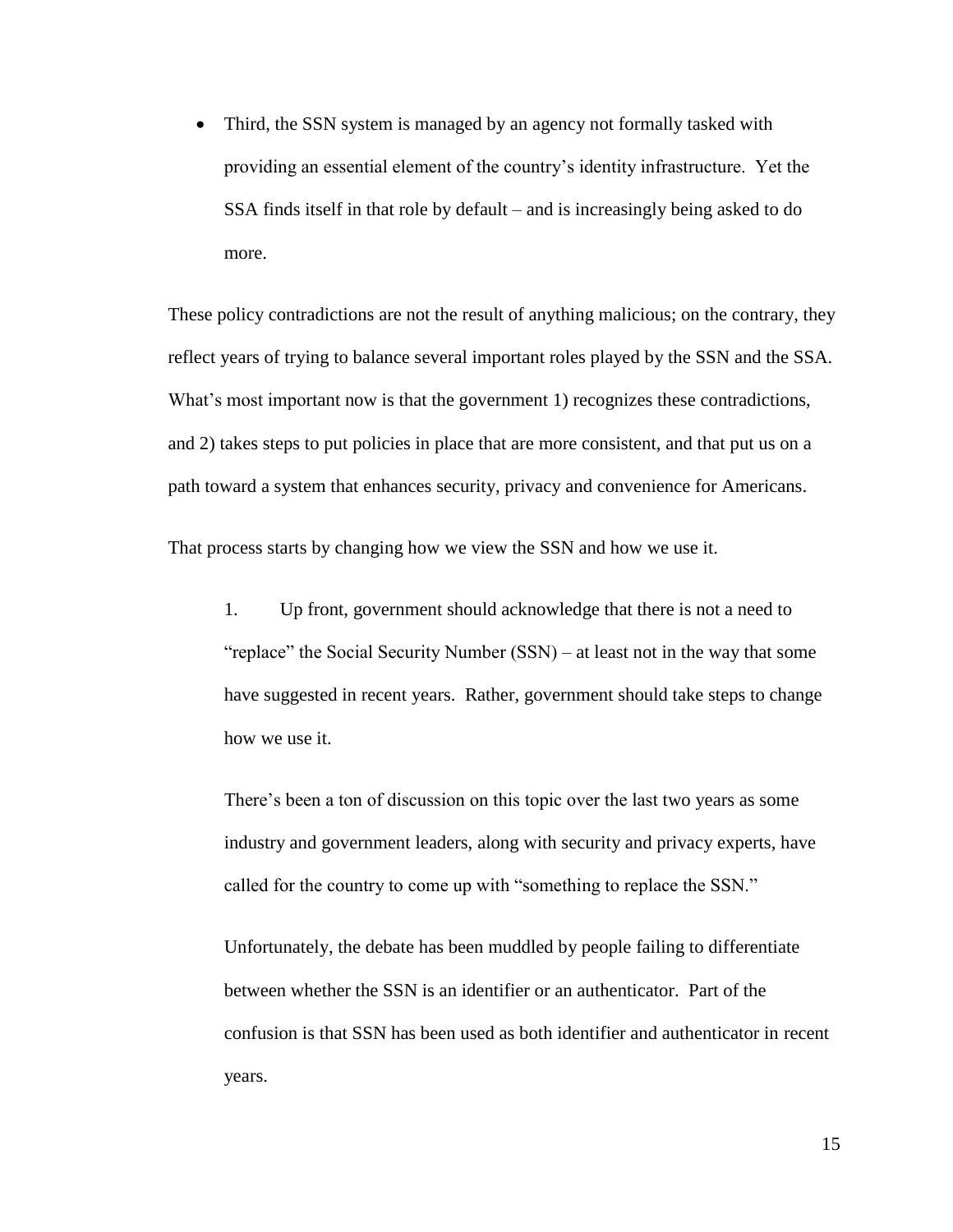At its core, the SSN was created as an identifier. It is a 9-digit code, issued by the Social Security Administration at birth, that is used to help the government know "which Jeremy Grant" they should associate wage and tax data with, and to help administer the delivery of Social Security benefits. Over time, use of the SSN has expanded beyond the purposes for which it was intended, with thousands of private sector entities collecting the SSN as part of the account opening experience — and by credit reporting firms, data brokers, and other private firms, who have used the SSN as one way to aggregate and match data about a person.

These expanded uses of the SSN are all as an identifier. But where things have really changed is the practice of using the SSN as an authenticator. Every time a party asks for the last four digits of that number, for example, the premise is that the SSN is a secret — and thus possession of the SSN could be used to authenticate a person.

There was a time when SSN as authenticator made sense: someone's SSN was not widely known or publicly available, so it was safe to presume that it was a secret. But in 2019 — after several years of massive data breaches where millions of SSNs have been stolen — the notion that SSNs are a secret is a fallacy. The Equifax breach may have woken people up to this fact, but for several years now, SSNs have been widely available on the dark web for just a dollar or two.

The message is clear: data breaches have gotten bad enough that we should assume an attacker can get someone's SSN with only minimal effort. The

16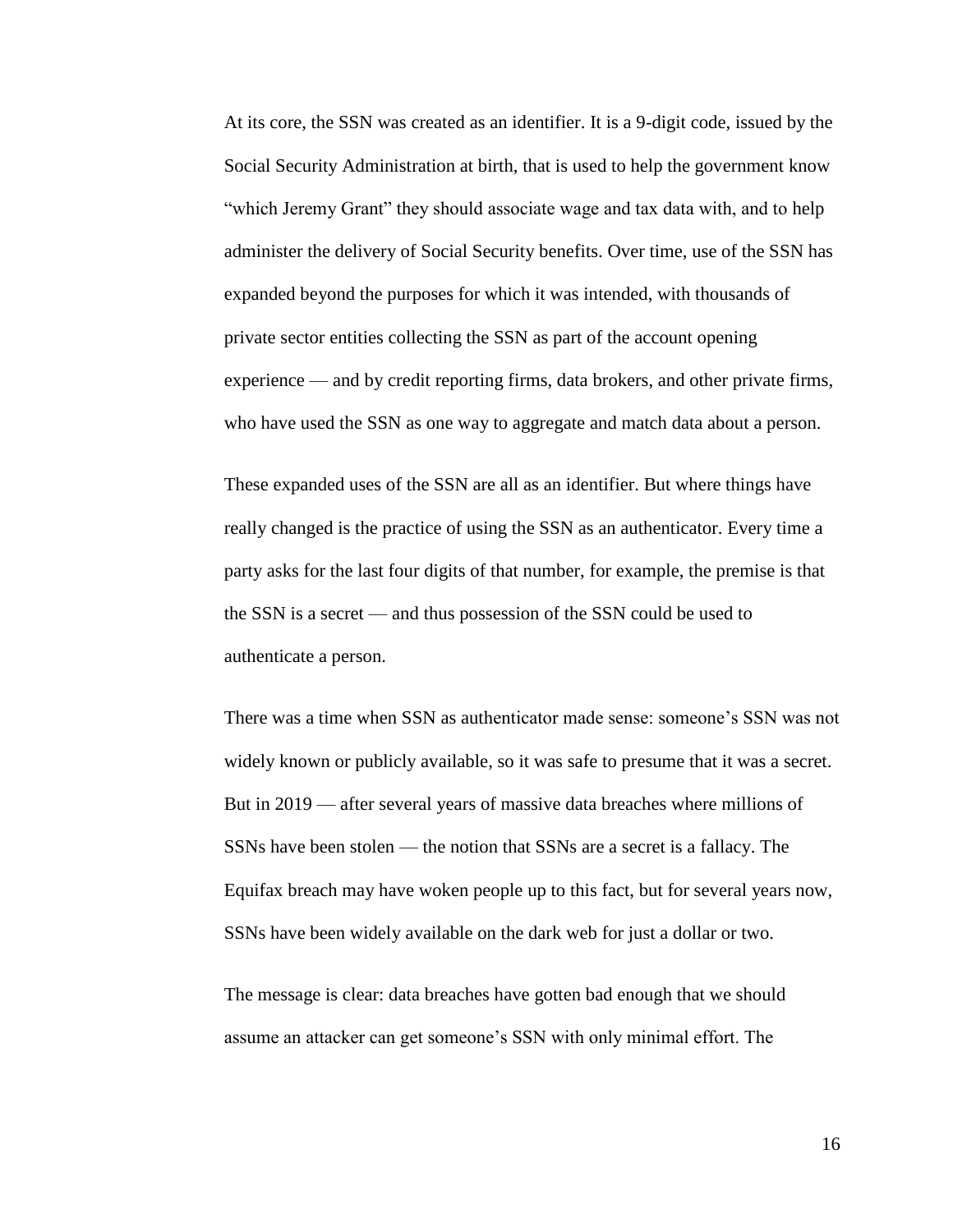attackers have caught up to authentication systems that use SSN as a factor — it's time to move on to something better.

With this, we need to move beyond using the SSN as an authenticator. Beyond delivering immediate improvements to security, such a move would also lessen the value of SSNs to criminals and other adversaries.

2. Just because SSNs should no longer be used as authenticators does not mean that we need to replace them as identifiers. When architecting a system for security, identifiers don't have to be a secret – and many times it is desirable that they be known. Given that - rather than replace the SSN as an identifier, instead, let's start treating SSNs like the widely-available numbers that they are.

Doing this is the single best way to reduce the risks associated with use of the SSN as an identifier. If we shift everybody's mindset to one where everybody understands that SSNs are widely known – and design security systems that don't allow someone with just an SSN to use it to gain access to data or services – it effectively devalues the SSN as an attack point.

There have been a number of proposals suggesting that America should instead scrap the SSN and invest in creating a new, revocable identifier administered by the SSA.

I've yet to see any proposal that does not involve spending tens of billions of dollars and confusing hundreds of millions of Americans – with very little security benefit. The reality is that both government and industry would simply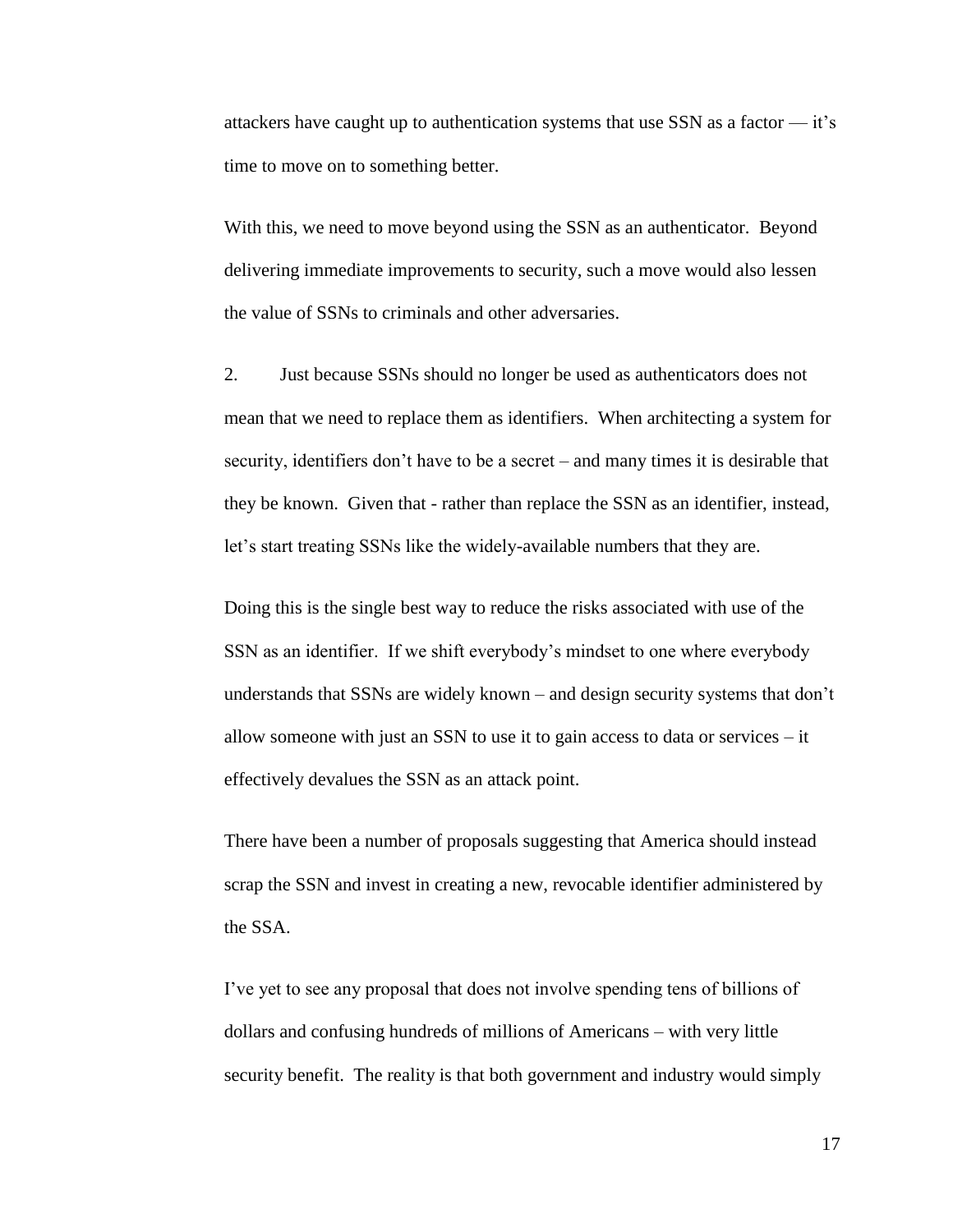map that new identifier back to the SSN and other data in their systems. Because the new and old identifiers would be connected, the security benefits would be close to nil.

Moreover, the possibility of chaos due to errors in mapping and matching these additional identifiers would be quite high, given that many government and commercial systems deliver less than 100 percent accuracy today; think about what might happen when a system fails to associate a new identifier with the right person.

Winston Churchill once said: "Democracy is the worst form of Government except for all those other forms that have been tried." So it is with the SSN – it's not a perfect identifier, but keeping it beats the alternatives.

Rather than create a new identifier, the focus ought to be on crafting better authentication solutions that are not dependent on the SSN, and are resilient against modern vectors of attack.

3. Back on the topic of identifiers: even if we assume that the SSN is publicly known, that doesn't mean that it needs to be used everywhere. Many of the members of the Better Identity Coalition would love to reduce where they use the SSN, due to the risks that collecting and retaining SSN may create relative to other identifiers. Our Blueprint documented how one of our members, Aetna, embraced a six-year, \$60 million initiative to do just that – with great success. However, in some cases, they are running up against laws and regulations that

18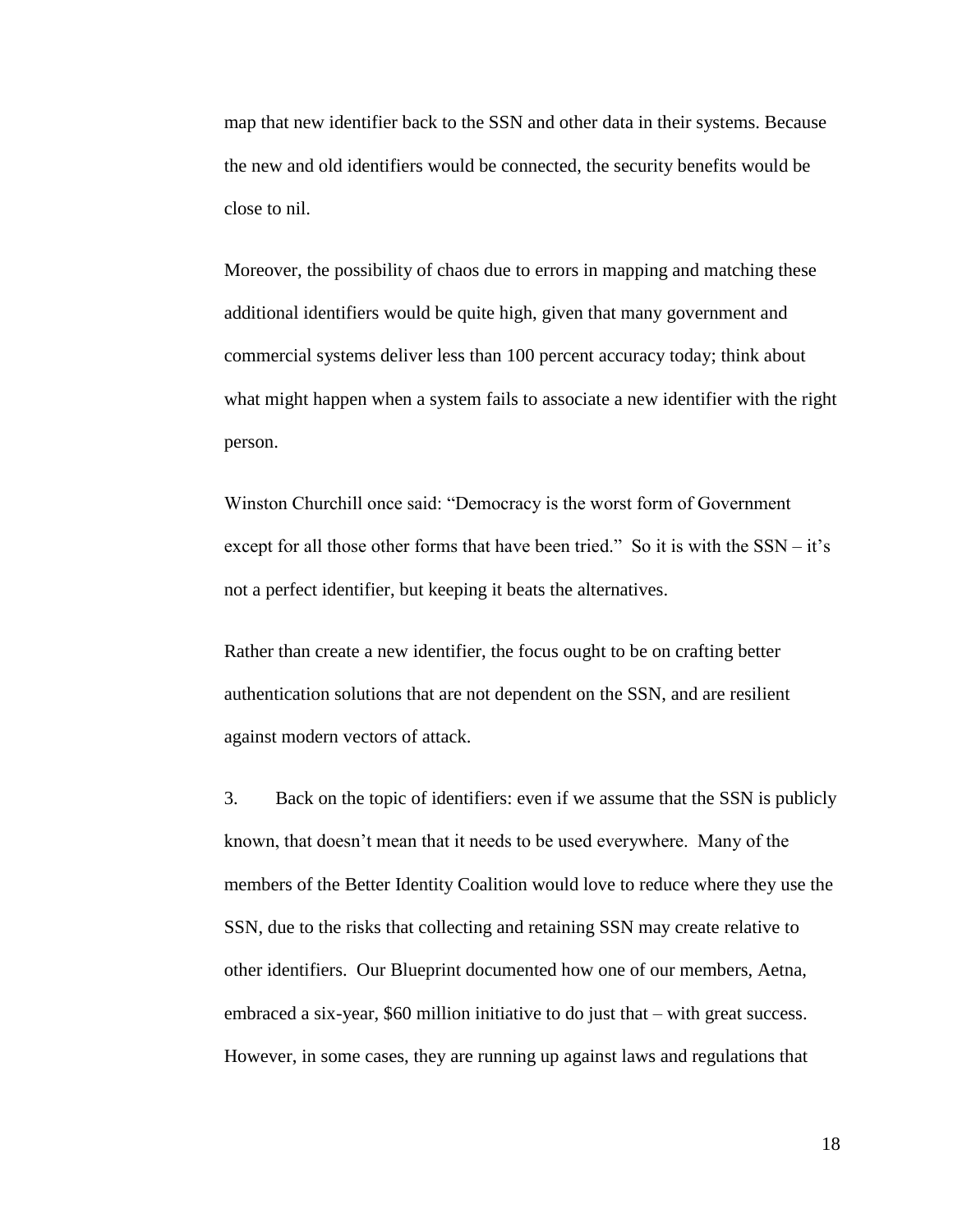require companies to collect and retain the SSN. Our Policy Blueprint contains a 6-page appendix detailing some of these legal requirements. Among them:

- The Federal government requires employers to collect SSN each time they hire someone
- The Federal government requires financial institutions to collect the SSN as part of account opening or applying for a mortgage – and requires them to retain it for up to five years after the account is closed
- The Federal government requires college students to provide their SSN when applying for student loans
- The Federal government requires state governments to collect the SSN when Americans apply for a driver's licenses
- Health insurers are required by the government to collect the SSN of each person they insure
- Many states require blood donation services to collect and retain the SSN of blood donors
- The Coast Guard requires SSN to be collected as part of its Vessel Identification System

Much of industry's ability to reduce their reliance on the SSN will be dependent on the government changing its requirements for them to collect it.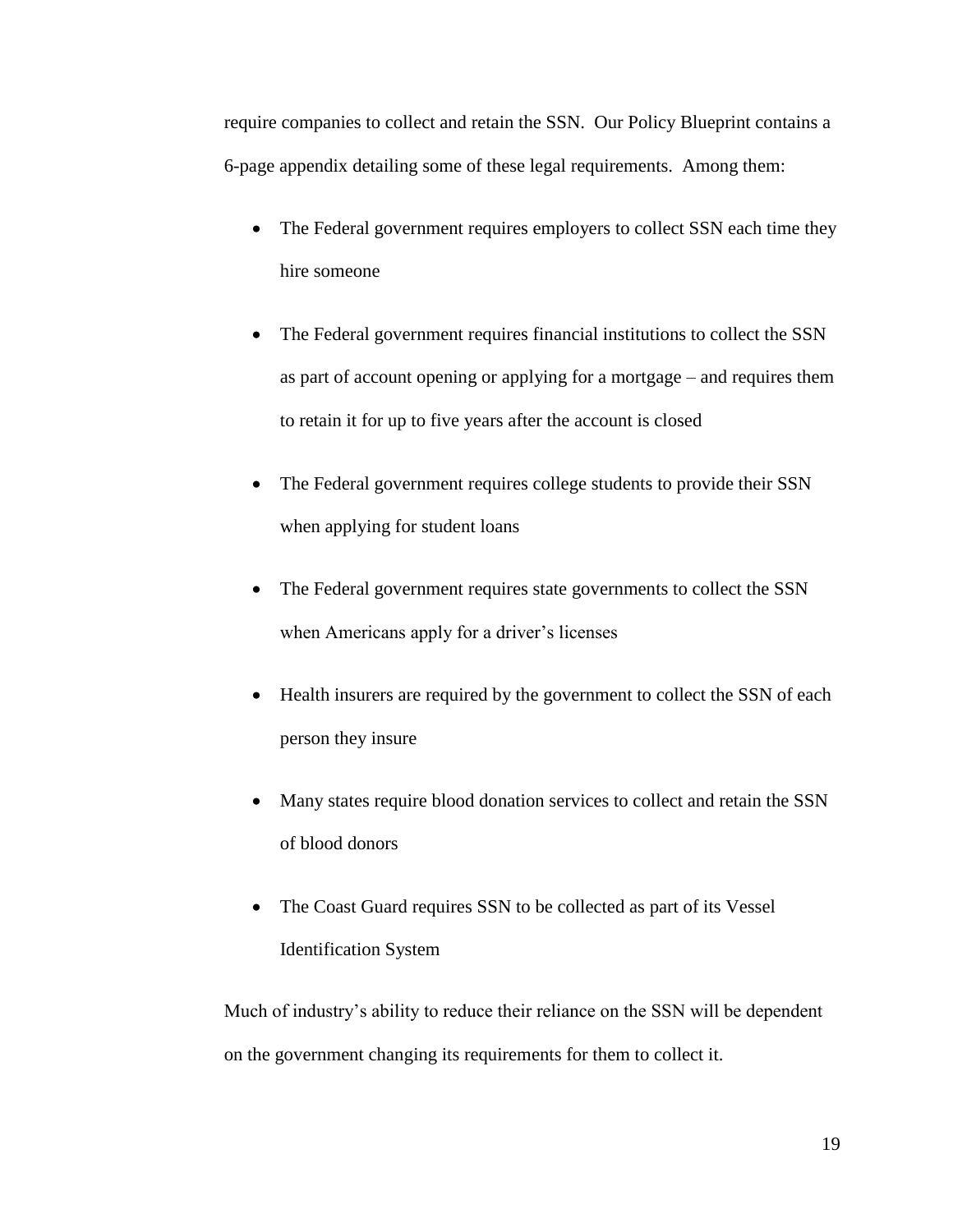Moreover, this list also demonstrates just how embedded the SSN is as an identifier in so many of our identity processes – and helps to frame the complexity and cost associated with any effort to replace it.

#### *3. Promote and Prioritize the Use of Strong Authentication*

On the authentication topic – we need to recognize that the problems with using SSNs as an authenticator extend to using any "shared secret" for authentication. It doesn't matter if the so-called "secret" is the SSN or passwords – they both are terrible.

As I mentioned earlier, 81% of 2016 breaches were enabled by compromised passwords, which is about as clear a sign as you can ask for that things need to change. There is no such thing as a "strong" password or "secret" SSN in 2019 and we should stop trying to pretend otherwise. We need to move the country to stronger forms of authentication, based on multiple factors that are not vulnerable to these common attacks.

There is good news in this regard: parts of government and industry have recognized the problems with old authenticators like passwords and SSNs – as well as other forms of authentication using "shared secrets" – and worked together these past few years to make strong authentication more secure and easier to use. Multi-stakeholder groups like the Fast Identity Online (FIDO) Alliance and the World Wide Web Consortium (W3C) have developed standards for unphishable, next-generation multi-factor authentication (MFA) that are now being embedded in most devices, operating systems and browsers, in a way that enhances security, privacy and user experience. Government should recognize the significance of this market development that is enabling authentication to move beyond the password, and embrace it.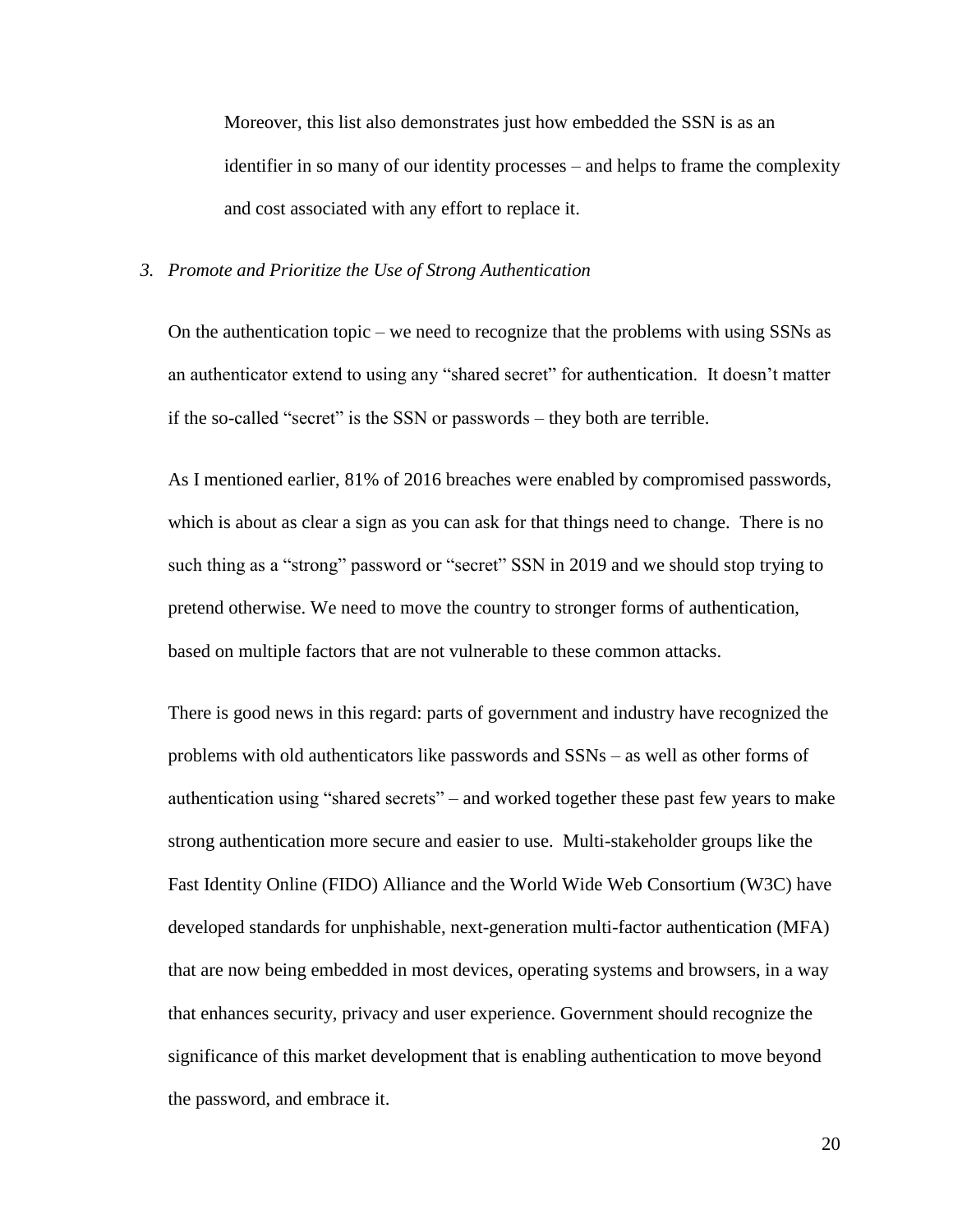What makes this possible is the fact that the devices we use each day have evolved. Just a few years ago, MFA generally required people to carry some sort of stand-alone security device with them. This added costs and often degraded the user experience. Moreover, these devices were generally not interoperable across different applications.

Today, however, most devices – be they desktops, laptops or mobile devices – are shipping from the factory with a number of elements embedded in them that can deliver strong, multi-factor authentication that is both more secure than legacy MFA technology and also much easier to use.

What are these elements?

- 1) Multiple biometric sensors most every device these days comes with fingerprint sensors, cameras that can capture face and sometimes iris, and microphones for voice.
- 2) Special tamper-resistant chips in the device that serve as a hardware based root of trust – such as the Trusted Execution Environment (TEE) in Android devices, the Secure Enclave (SE) in Apple devices, or the Trusted Platform Module (TPM) in Windows devices. These elements are isolated from the rest of the device to protect it from malware, and can be used to 1) locally match biometrics on the device, which then 2) unlocks a private cryptographic key which can be used for authentication.

Together, these two elements enable the ability to deliver authentication that is materially more secure than older authentication technologies, and also easier to use. Because rather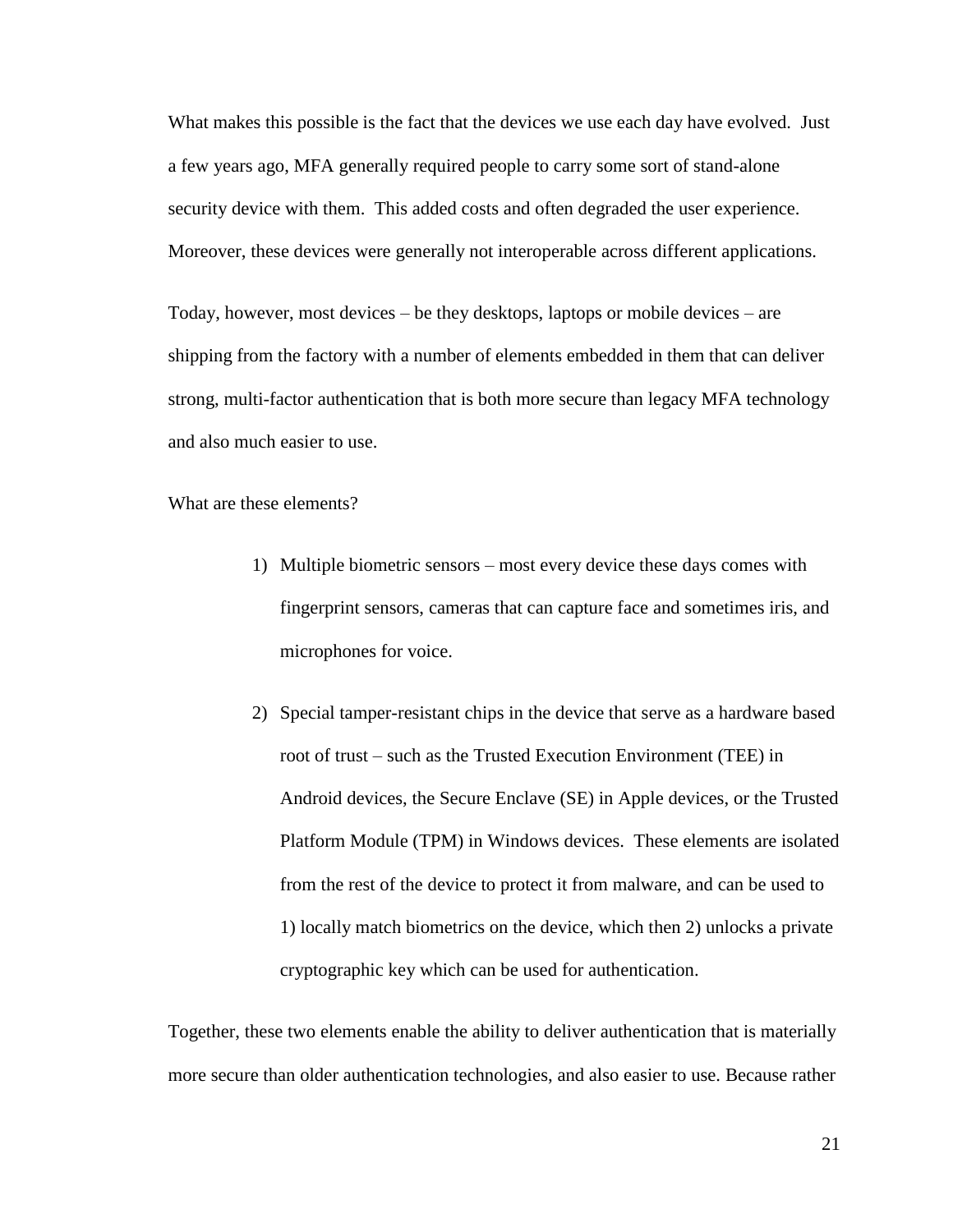than require the consumer to carry something separate to authenticate, these solutions are simply baked into their devices, requiring them to do nothing more than place a finger on a sensor or take a selfie.

The rest of the authentication (the other factors) automatically happens "behind the scenes" – meaning that the consumer doesn't have to do the work. A biometric matched on the device then unlocks a second factor – an asymmetric, private cryptographic key, that can then be used in conjunction with a public cryptographic key to securely log the consumer in, without a password or any other shared secret. The private key is stored in – and never leaves – the hardware device that the user controls.

While the actual composition of these two elements – both biometric sensors and security chips – varies across manufacturers, most of the companies involved in making these devices and elements have been working together to create the FIDO and related W3C Web Authentication standards. The power of these standards is that they enable all of these elements all to be used – interoperably – in a common digital ecosystem, regardless of device, operating system or browser. Which means that it's become really easy for banks, retailers, governments and other organizations to take advantage of these technologies to deliver better authentication to customers. Firms such as Aetna, PayPal, Google, Microsoft, Cigna, Intel, T-Mobile, Samsung, and several major banks are among those enabling consumers to lock down their login with FIDO authentication; the General Services Administration (GSA) recently enabled Americans logging into government websites with the Login.gov solution to protect their accounts with FIDO as well.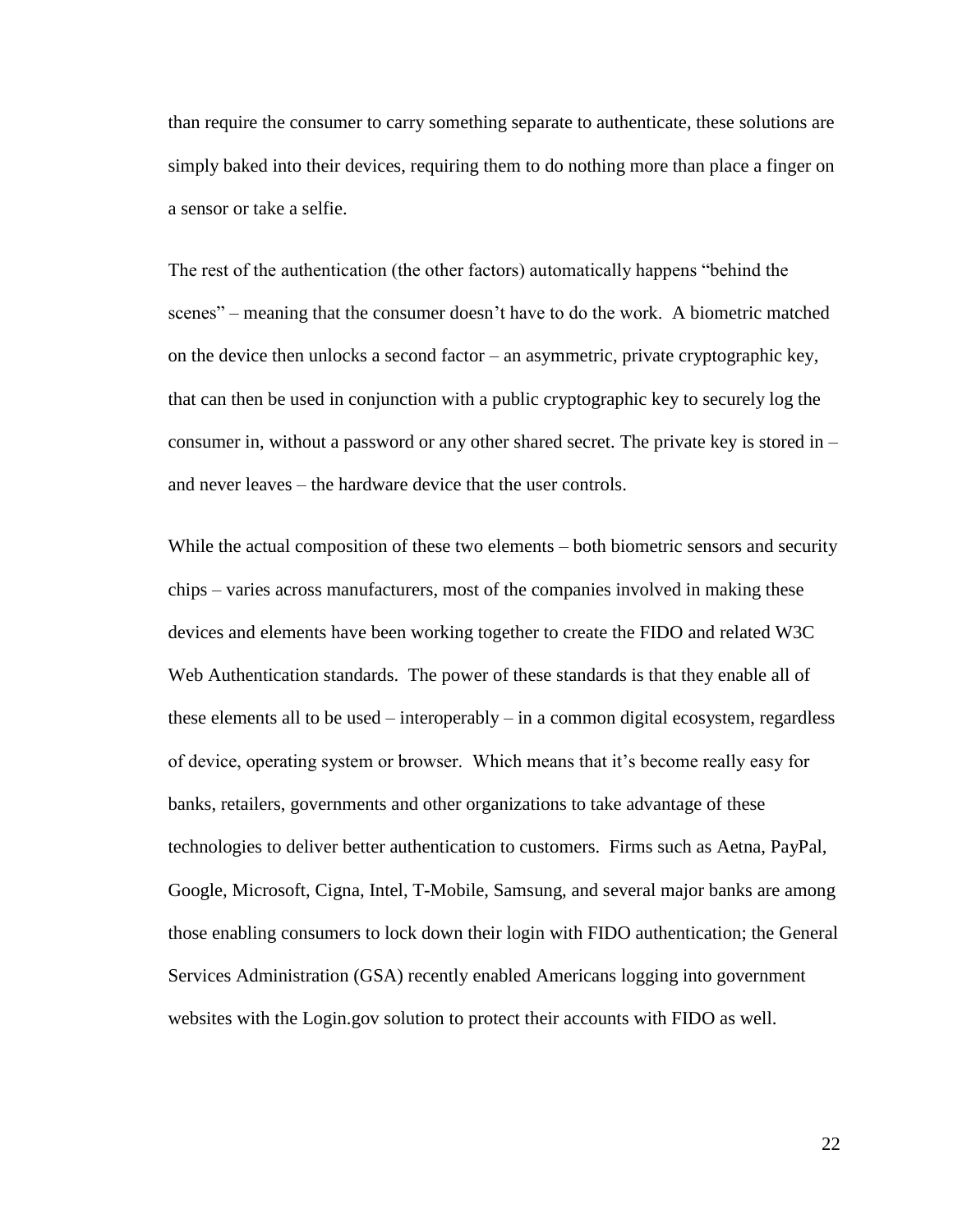Note that FIDO also is the essential standard in Security Keys: external, portable hardware-based authenticators that can be used across multiple devices over interfaces including USB, NFC and Bluetooth. These Security Keys are widely used in devices and environments where built-in authentication is not available, as well as in environments where an external authenticator might be preferred to one that is built in.

Government can play a role in accelerating the pace of adoption of strong authentication through three key actions:

- 1) First, agencies should look to follow GSA's lead and make use of the FIDO and W3C Web Authentication standards in more of its own online applications. This will set an example for the private sector to follow – and ensure that citizen-facing applications are more secure and convenient to use. The SSA should be among the first here, given the importance of its MySSA online portal.
- 2) Second, through the regulatory process, government should ensure that regulated industries are keeping up with the latest threats to firstgeneration authentication – and implementing the latest standards and technologies to address these threats.
- 3) Third, when crafting new rules or guidance on privacy and security, it is important to make sure that language is not written so broadly that it might preclude use of promising technologies for risk-based authentication. As I noted earlier, when tools like FIDO are paired with analytics solutions that use Artificial Intelligence and Machine Learning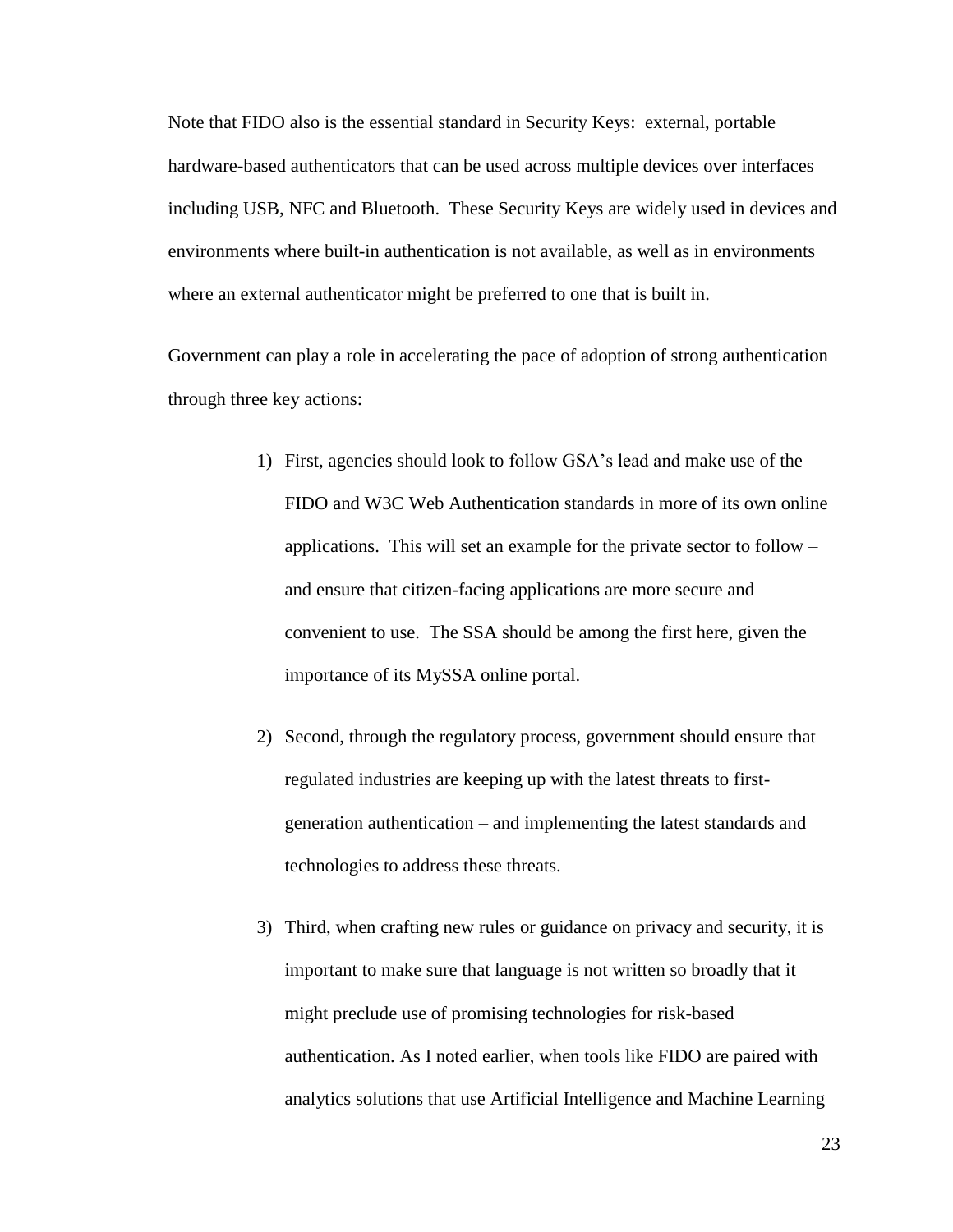(AI/ML) to "score" in real time the likelihood that an account remains in the hands of its rightful owner, we are closer than ever to eliminating reliance on passwords. However, the use of these promising analytics tools might be threatened if their use is inadvertently precluded by new privacy legislation or regulation.

In Europe, they seem to have gotten this balance right. While Europe's General Data Protection Regulation (GDPR) limits the collection of data in many circumstances, it also highlights that when it comes to protecting security and preventing fraud, there are cases where an entity may have a "legitimate interest" in processing personal data – including in cases where such data can be used to deliver secure authentication or verification capabilities. This "carve out" has allowed the use of databased security and consumer protection solutions to flourish. In fact, the European Banking Authority (EBA) is specifically encouraging banks and fintechs to use these technologies to secure open banking and payments.

In contrast, California's recently passed California Consumer Privacy Act (CCPA) has more ambiguous language that some experts have interpreted as allowing consumers to opt out of having their data used to protect against malicious, deceptive, fraudulent, or illegal activity. This could inhibit the deployment of new, innovative authentication and verification technologies and place consumers at risk – and provides an example of

24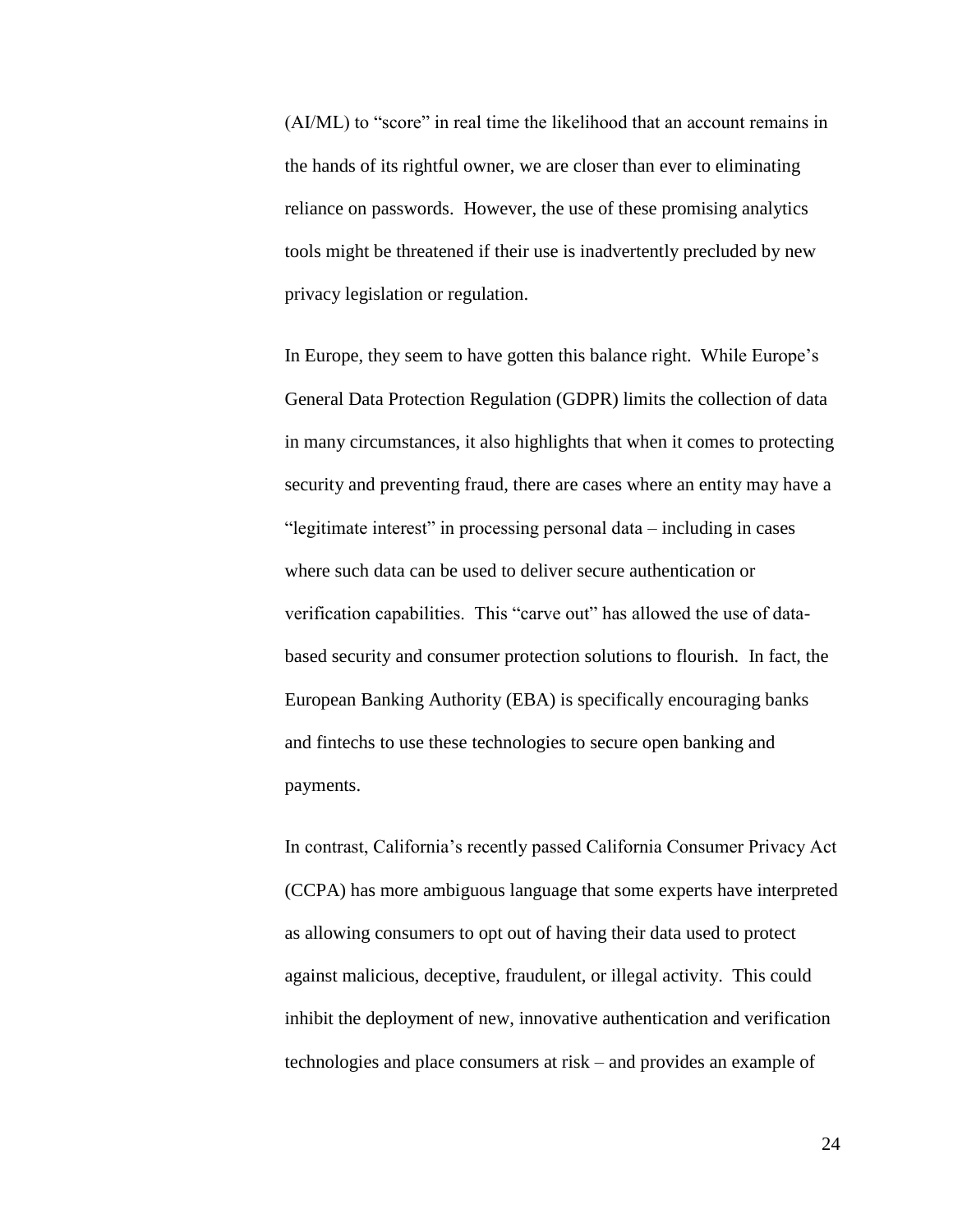the potential consequences of overly prescriptive or poorly drafted policies or frameworks.

California's state legislature is considering some tweaks to CCPA that might address these concerns, but it is unclear if they will be adopted.

#### *4. International Coordination and Harmonization*

Consumers and businesses operate in environments beyond American borders, and other countries are also contemplating new approaches to making identity better. The United States should look for ways to coordinate with other countries and harmonize requirements, standards and frameworks where feasible and compatible with American values.

Coordination and harmonization is particularly relevant in the financial services industry, where a shift to digital banking and the emergence of "fintech" startups is disrupting traditional business practices – and challenging requirements for managing risks associated with the Customer Identification Program (CIP) requirements of the Bank Secrecy Act (BSA), as well as related Know Your Customer (KYC) and Anti-Money Laundering (AML) rules.

In the U.S., the push for "Open Banking" – where consumers are allowed to ask their bank to share their data with other firms such as account aggregation services or enable third parties to make payments from their account – is creating a need for more sophisticated identity solutions, as banks and fintech firms alike seek to enable consumers to authorize access to certain data or permissions in their accounts on a

25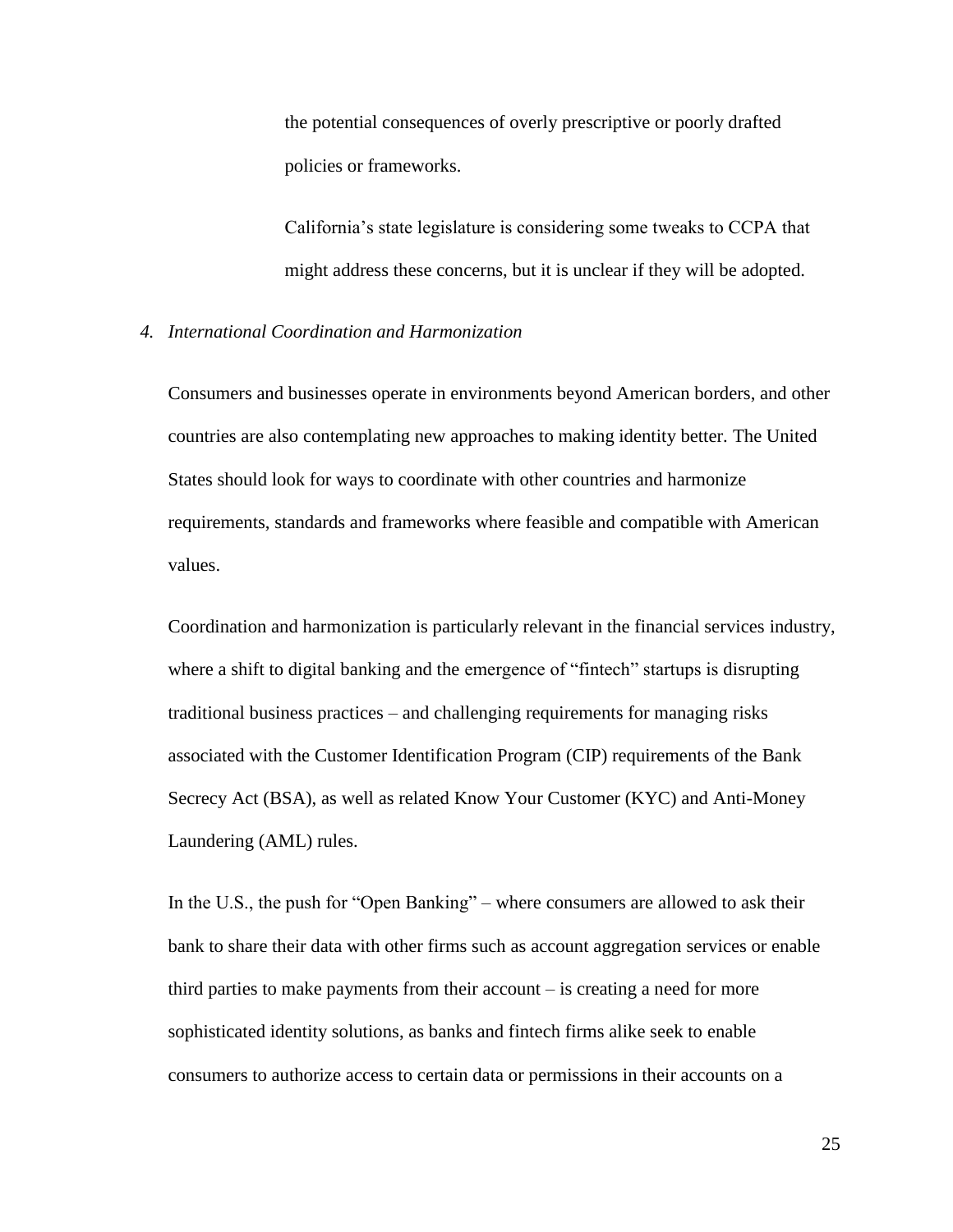granular level, and enable consumers to revoke access at any time. Robust identity solutions are at the heart of these applications, given the need to ensure that those authorization requests are coming from the right person, as well as comply with KYC rules for any new account opening.

Here, we think the U.S. should look to leverage ongoing work in the Financial Action Task Force (FATF) to ensure recognition of American identity solutions for digital financial services abroad, as well as explore the possibility of allowing U.S. financial institutions to leverage high-assurance digital credentials from other countries for foreigners looking to establish accounts in the U.S. The FATF is heavily focused on antimoney laundering and terrorist financing issues – particularly the role of better identity solutions in making it easier to address these critical concerns. The benefits of coordination and harmonization here could extend beyond financial services to encompass a wide array of digital commerce.

### *5. Consumer and Business Education*

Finally, as part of improving the identity ecosystem, Americans must be aware of new identity solutions and how to best use them. Government should partner with industry to educate both consumers and businesses, with an eye toward promoting modern approaches and best practices. The National Cyber Security Alliance (NCSA) – which has a strong record of driving public/private partnerships to educate the public on cybersecurity – should be leveraged to promote better identity outcomes.